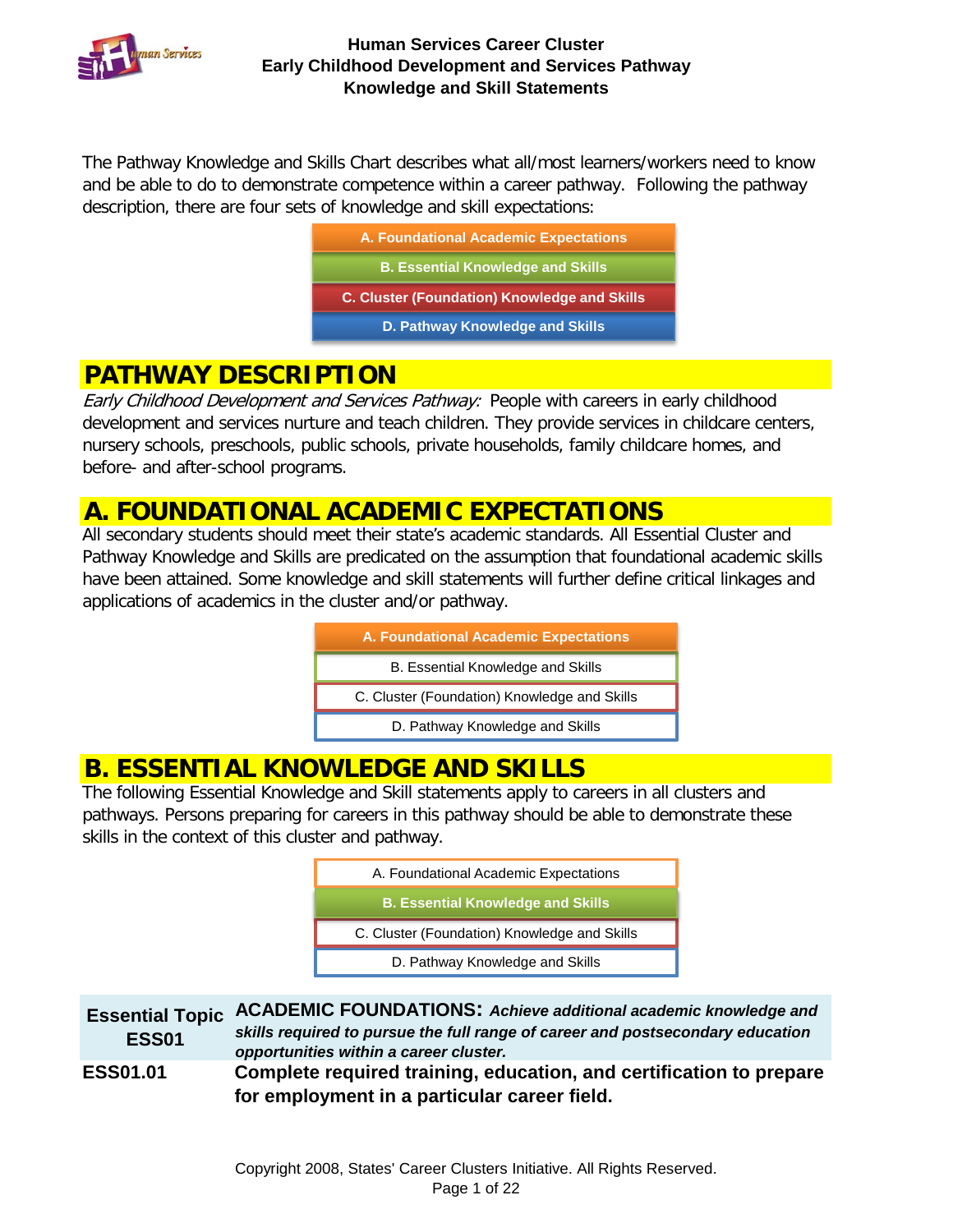

| ESS01.01.01     | Identify training, education and certification requirements for occupational<br>choice.                                                                                                      |
|-----------------|----------------------------------------------------------------------------------------------------------------------------------------------------------------------------------------------|
| ESS01.01.02     | Participate in career-related training and/or degree programs.                                                                                                                               |
| ESS01.01.03     | Pass certification tests to qualify for licensure and/or certification in chosen<br>occupational area.                                                                                       |
| <b>ESS01.02</b> | Demonstrate language arts knowledge and skills required to                                                                                                                                   |
|                 | pursue the full range of post-secondary education and career                                                                                                                                 |
|                 | opportunities.                                                                                                                                                                               |
| ESS01.02.01     | Model behaviors that demonstrate active listening.                                                                                                                                           |
| ESS01.02.02     | Adapt language for audience, purpose, situation. (i.e. diction/structure,<br>style).                                                                                                         |
| ESS01.02.03     | Organize oral and written information.                                                                                                                                                       |
| ESS01.02.04     | Compose focused copy for a variety of written documents such as                                                                                                                              |
|                 | agendas, audio-visuals, bibliographies, drafts, forms/documents, notes,<br>oral presentations, reports, and technical terminology.                                                           |
| ESS01.02.05     | Edit copy to create focused written documents such as agendas, audio-<br>visuals, bibliographies, drafts, forms/documents, notes, oral presentations,<br>reports, and technical terminology. |
| ESS01.02.06     | Comprehend key elements of oral and written information such as                                                                                                                              |
|                 | cause/effect, comparisons/contrasts, conclusions, context, purpose,                                                                                                                          |
|                 | charts/tables/graphs, evaluation/critiques, mood, persuasive text,                                                                                                                           |
|                 | sequence, summaries, and technical subject matter.                                                                                                                                           |
| ESS01.02.07     | Evaluate oral and written information for accuracy, adequacy/sufficiency,                                                                                                                    |
|                 | appropriateness, clarity, conclusions/solutions, fact/opinion, propaganda,<br>relevancy, validity, and relationship of ideas.                                                                |
| ESS01.02.08     | Identify assumptions, purpose, outcomes/solutions, and propaganda<br>techniques.                                                                                                             |
| ESS01.02.09     | Predict potential outcomes and/or solutions based on oral and written<br>information regarding trends.                                                                                       |
| ESS01.02.10     | Present formal and informal speeches including discussion, information<br>requests, interpretation, and persuasive arguments.                                                                |
| <b>ESS01.03</b> | Demonstrate mathematics knowledge and skills required to                                                                                                                                     |
|                 | pursue the full range of post-secondary education and career                                                                                                                                 |
|                 | opportunities.                                                                                                                                                                               |
| ESS01.03.01     | Identify whole numbers, decimals, and fractions.                                                                                                                                             |
| ESS01.03.02     | Demonstrate knowledge of basic arithmetic operations such as addition,                                                                                                                       |
|                 | subtraction, multiplication, and division.                                                                                                                                                   |
| ESS01.03.03     | Demonstrate use of relational expressions such as equal to, not equal,                                                                                                                       |
|                 | greater than, less than, etc.                                                                                                                                                                |
| ESS01.03.04     | Apply data and measurements to solve a problem.                                                                                                                                              |
| ESS01.03.05     | Analyze Mathematical problem statements for missing and/or irrelevant<br>data.                                                                                                               |
| ESS01.03.06     | Construct charts/tables/graphs from functions and data.                                                                                                                                      |
| ESS01.03.07     | Analyze data when interpreting operational documents.                                                                                                                                        |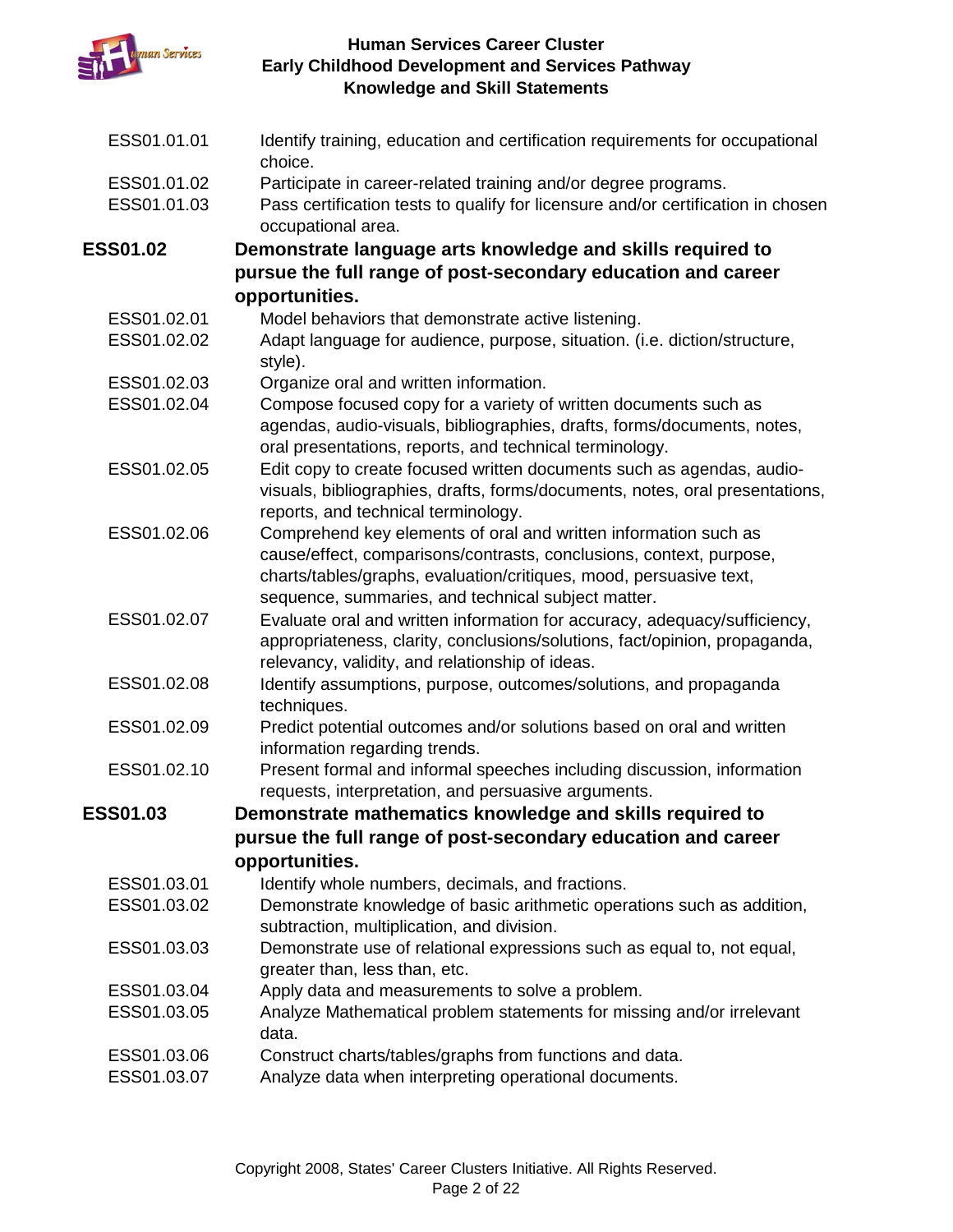

| <b>ESS01.04</b>                        | Demonstrate science knowledge and skills required to pursue the<br>full range of post-secondary and career education opportunities.                                                              |
|----------------------------------------|--------------------------------------------------------------------------------------------------------------------------------------------------------------------------------------------------|
| ESS01.04.01                            | Evaluate scientific constructs including conclusions, conflicting data,<br>controls, data, inferences, limitations, questions, sources of errors, and<br>variables.                              |
| ESS01.04.02                            | Apply scientific methods in qualitative and quantitative analysis, data<br>gathering, direct and indirect observation, predictions, and problem<br>identification.                               |
| <b>Essential Topic</b><br><b>ESS02</b> | <b>COMMUNICATIONS: Use oral and written communication skills in creating,</b><br>expressing and interpreting information and ideas including technical<br>terminology and information.           |
| <b>ESS02.01</b>                        | Select and employ appropriate reading and communication                                                                                                                                          |
|                                        | strategies to learn and use technical concepts and vocabulary in<br>practice.                                                                                                                    |
| ESS02.01.01                            | Determine the most appropriate reading strategy for identifying the                                                                                                                              |
|                                        | overarching purpose of a text (i.e. skimming, reading for detail, reading for<br>meaning or critical analysis).                                                                                  |
| ESS02.01.02                            | Demonstrate use of content, technical concepts and vocabulary when<br>analyzing information and following directions.                                                                            |
| ESS02.01.03                            | Select the reading strategy or strategies needed to fully comprehend the<br>content within a written document (i.e., skimming, reading for detail,<br>reading for meaning or critical analysis). |
| ESS02.01.04                            | Interpret information, data, and observations to apply information learned<br>from reading to actual practice.                                                                                   |
| ESS02.01.05                            | Transcribe information, data, and observations to apply information<br>learned from reading to actual practice.                                                                                  |
| ESS02.01.06                            | Communicate information, data, and observations to apply information<br>learned from reading to actual practice.                                                                                 |
| <b>ESS02.02</b>                        | Demonstrate use of the concepts, strategies, and systems for                                                                                                                                     |
|                                        | obtaining and conveying ideas and information to enhance                                                                                                                                         |
|                                        | communication in the workplace.                                                                                                                                                                  |
| ESS02.02.01                            | Employ verbal skills when obtaining and conveying information.                                                                                                                                   |
| ESS02.02.02                            | Record information needed to present a report on a given topic or<br>problem.                                                                                                                    |
| ESS02.02.03                            | Write internal and external business correspondence that conveys and/or<br>obtains information effectively.                                                                                      |
| ESS02.02.04                            | Communicate with other employees to clarify workplace objectives.                                                                                                                                |
| ESS02.02.05                            | Communicate effectively with customers and employees to foster positive<br>relationships.                                                                                                        |
| <b>ESS02.03</b>                        | Locate, organize and reference written information from various                                                                                                                                  |
|                                        | sources to communicate with co-workers and clients/participants.                                                                                                                                 |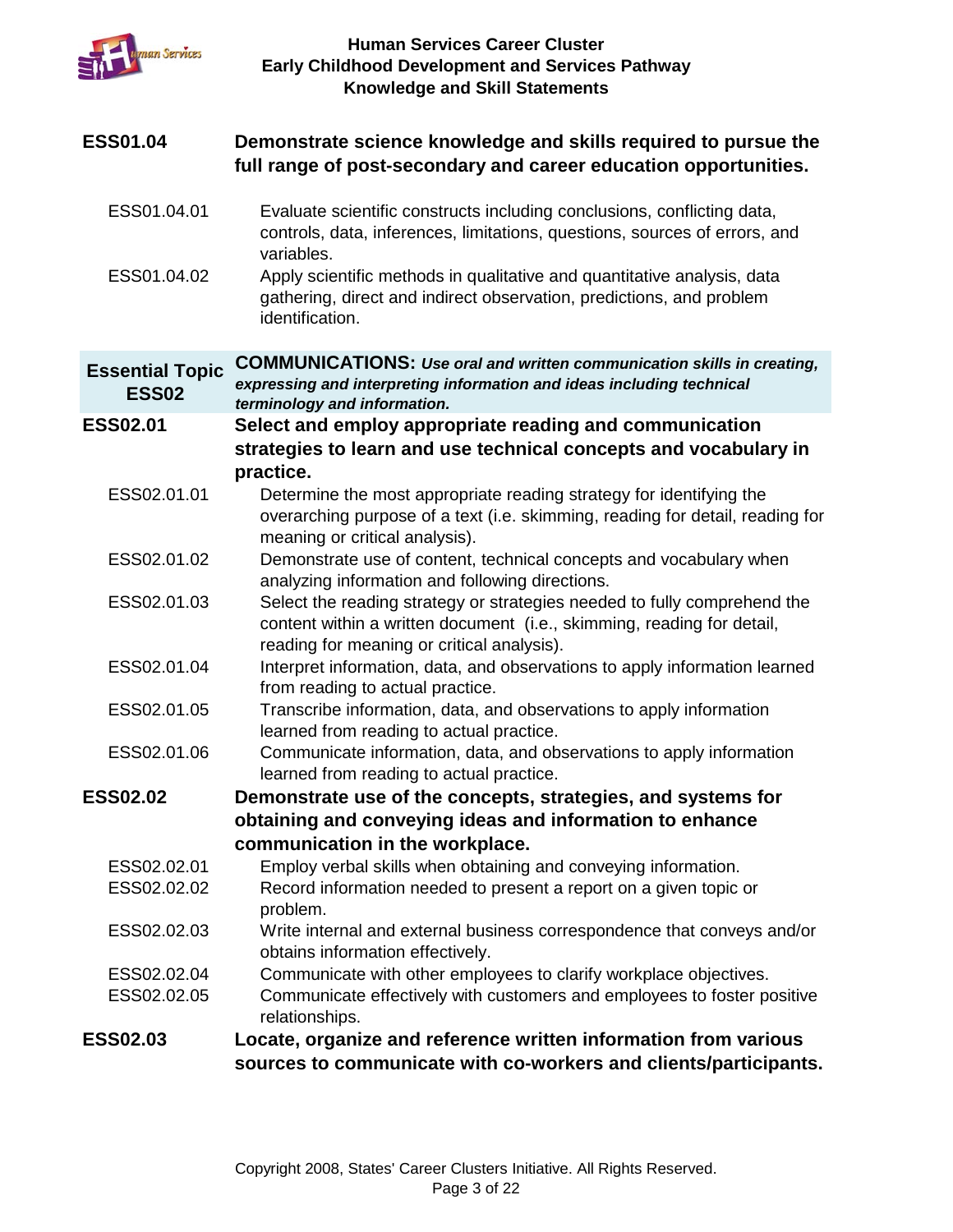

| ESS02.03.01     | Locate written information used to communicate with co-workers and<br>customers.                    |
|-----------------|-----------------------------------------------------------------------------------------------------|
| ESS02.03.02     | Organize information to use in written and oral communications.                                     |
| ESS02.03.03     | Reference the sources of information.                                                               |
| <b>ESS02.04</b> | Evaluate and use information resources to accomplish specific                                       |
|                 | occupational tasks.                                                                                 |
| ESS02.04.01     | Use informational texts, Internet web sites, and/or technical materials to                          |
|                 | review and apply information sources for occupational tasks.                                        |
| ESS02.04.02     | Evaluate the reliability of information from informational texts, Internet                          |
|                 | Web sites, and/or technical materials and resources.                                                |
| <b>ESS02.05</b> | Use correct grammar, punctuation and terminology to write and                                       |
|                 | edit documents.                                                                                     |
| ESS02.05.01     | Compose multi-paragraph documents clearly, succinctly, and accurately.                              |
| ESS02.05.02     | Use descriptions of audience and purpose when preparing and editing                                 |
|                 | written documents.                                                                                  |
| ESS02.05.03     | Use correct grammar, spelling, punctuation, and capitalization when<br>preparing written documents. |
| <b>ESS02.06</b> | Develop and deliver formal and informal presentations using                                         |
|                 | appropriate media to engage and inform audiences.                                                   |
| ESS02.06.01     | Prepare oral presentations to provide information for specific purposes<br>and audiences.           |
| ESS02.06.02     | Identify support materials that will enhance an oral presentation.                                  |
| ESS02.06.03     | Prepare support materials that will enhance an oral presentation.                                   |
| ESS02.06.04     | Deliver an oral presentation that sustains listeners' attention and interest.                       |
| ESS02.06.05     | Align presentation strategies to the intended audience.                                             |
| ESS02.06.06     | Implement multi-media strategies for presentations.                                                 |
| <b>ESS02.07</b> | Interpret verbal and nonverbal cues/behaviors to enhance                                            |
|                 | communication with co-workers and clients/participants.                                             |
| ESS02.07.01     | Interpret verbal behaviors when communicating with clients and co-<br>workers.                      |
| ESS02.07.02     | Interpret nonverbal behaviors when communicating with clients and co-<br>workers.                   |
| <b>ESS02.08</b> | Apply active listening skills to obtain and clarify information.                                    |
| ESS02.08.01     | Interpret a given verbal message/information.                                                       |
| ESS02.08.02     | Respond with restatement and clarification techniques to clarify                                    |
|                 | information.                                                                                        |
| <b>ESS02.09</b> | Develop and interpret tables, charts, and figures to support written                                |
|                 | and oral communications.                                                                            |
| ESS02.09.01     | Create tables, charts, and figures to support written and oral<br>communications.                   |
| ESS02.09.02     | Interpret tables, charts, and figures used to support written and oral                              |
|                 | communication.                                                                                      |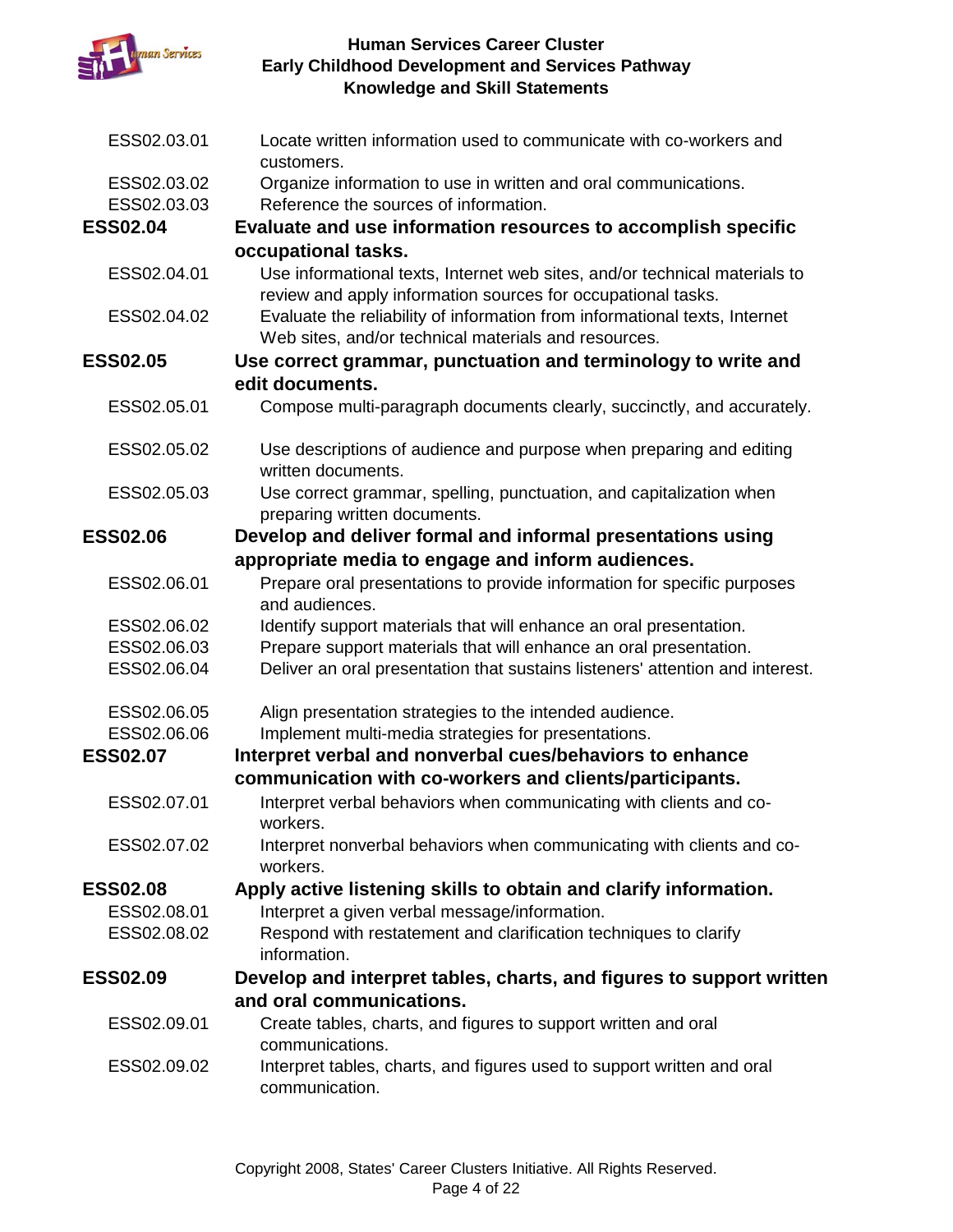

| <b>ESS02.10</b>                        | Listen to and speak with diverse individuals to enhance<br>communication skills.                                                                                                                           |
|----------------------------------------|------------------------------------------------------------------------------------------------------------------------------------------------------------------------------------------------------------|
| ESS02.10.01                            | Apply factors and strategies for communicating with a diverse workforce.                                                                                                                                   |
| ESS02.10.02                            | Demonstrate ability to communicate and resolve conflicts within a diverse<br>workforce.                                                                                                                    |
| <b>ESS02.11</b>                        | Exhibit public relations skills to increase internal and external<br>customer/client satisfaction.                                                                                                         |
| ESS02.11.01                            | Communicate effectively when developing positive customer/client<br>relationships.                                                                                                                         |
| <b>Essential Topic</b><br><b>ESS03</b> | PROBLEM-SOLVING AND CRITICAL THINKING: Solve problems using<br>critical thinking skills (analyze, synthesize, and evaluate) independently and in<br>teams. Solve problems using creativity and innovation. |
| ESS03.01                               | Employ critical thinking skills independently and in teams to solve<br>problems and make decisions (e.g., analyze, synthesize and<br>evaluate).                                                            |
| ESS03.01.01                            | Identify common tasks that require employees to use problem-solving<br>skills.                                                                                                                             |
| ESS03.01.02                            | Analyze elements of a problem to develop creative solutions.                                                                                                                                               |
| ESS03.01.03                            | Describe the value of using problem-solving and critical thinking skills to<br>improve a situation or process.                                                                                             |
| ESS03.01.04                            | Create ideas, proposals, and solutions to problems.                                                                                                                                                        |
| ESS03.01.05                            | Evaluate ideas, proposals, and solutions to problems.                                                                                                                                                      |
| ESS03.01.06                            | Use structured problem-solving methods when developing proposals and<br>solutions.                                                                                                                         |
| ESS03.01.07                            | Generate new and creative ideas to solve problems by brainstorming<br>possible solutions.                                                                                                                  |
| ESS03.01.08                            | Critically analyze information to determine value to the problem-solving<br>task.                                                                                                                          |
| ESS03.01.09                            | Guide individuals through the process of recognizing concerns and making<br>informed decisions.                                                                                                            |
| ESS03.01.10                            | Identify alternatives using a variety of problem-solving and critical thinking<br>skills.                                                                                                                  |
| ESS03.01.11                            | Evaluate alternatives using a variety of problem-solving and critical<br>thinking skills.                                                                                                                  |
| <b>ESS03.02</b>                        | <b>Employ critical thinking and interpersonal skills to resolve</b>                                                                                                                                        |
|                                        | conflicts with staff and/or customers.                                                                                                                                                                     |
| ESS03.02.01                            | Analyze situations and behaviors that affect conflict management.                                                                                                                                          |
| ESS03.02.02                            | Determine best options/outcomes for conflict resolution using critical<br>thinking skills.                                                                                                                 |
| ESS03.02.03                            | Identify with others' feelings, needs, and concerns.                                                                                                                                                       |
| ESS03.02.04                            | Implement stress management techniques.                                                                                                                                                                    |
| ESS03.02.05                            | Resolve conflicts with/for customers using conflict resolution skills.                                                                                                                                     |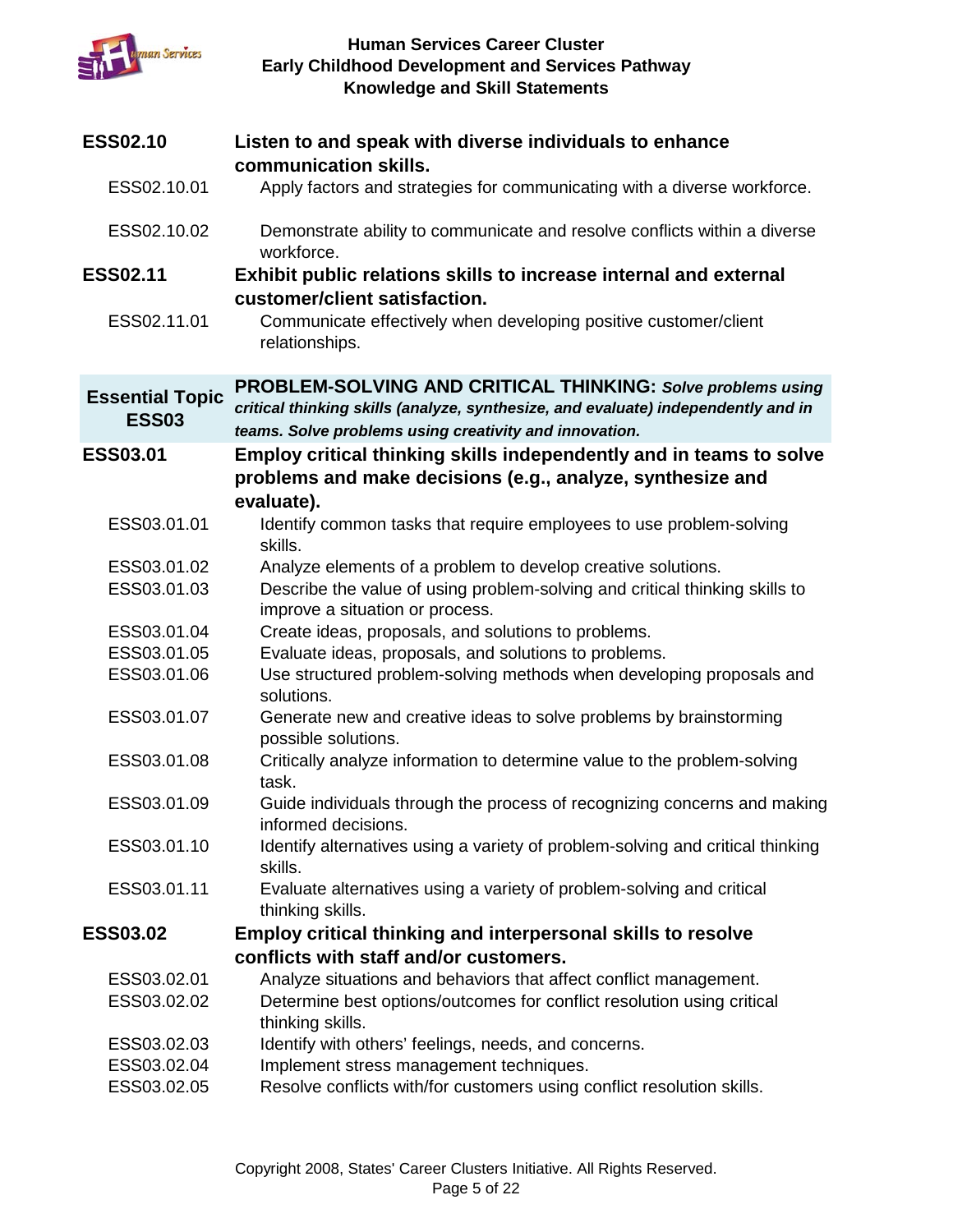

| ESS03.02.06<br><b>ESS03.03</b>                               | Implement conflict resolution skills to address staff issues/problems.<br>Identify, write and monitor workplace performance goals to guide<br>progress in assigned areas of responsibility and accountability.                                                                                          |
|--------------------------------------------------------------|---------------------------------------------------------------------------------------------------------------------------------------------------------------------------------------------------------------------------------------------------------------------------------------------------------|
| ESS03.03.01<br>ESS03.03.02<br>ESS03.03.03                    | Write realistic performance goals, objectives and action plans.<br>Monitor performance goals and adjust as necessary.<br>Recognize goal achievement using appropriate rewards in the workplace.                                                                                                         |
| ESS03.03.04<br><b>ESS03.04</b>                               | Communicate goal achievement with managers and co-workers.<br>Conduct technical research to gather information necessary for<br>decision-making.                                                                                                                                                        |
| ESS03.04.01<br>ESS03.04.02<br>ESS03.04.03<br>ESS03.04.04     | Align the information gathered to the needs of the audience.<br>Gather technical information and data using a variety of resources.<br>Analyze information and data for value to the research objectives.<br>Evaluate information and data to determine value to research objectives.                   |
| <b>Essential Topic</b><br><b>ESS04</b>                       | <b>INFORMATION TECHNOLOGY APPLICATIONS: Use information</b><br>technology tools specific to the career cluster to access, manage, integrate,<br>and create information.                                                                                                                                 |
| <b>ESS04.01</b>                                              | Use Personal Information Management (PIM) applications to                                                                                                                                                                                                                                               |
|                                                              | increase workplace efficiency.                                                                                                                                                                                                                                                                          |
| ESS04.01.01<br>ESS04.01.02<br><b>ESS04.02</b><br>ESS04.02.01 | Manage personal schedules and contact information.<br>Create memos and notes.<br>Employ technological tools to expedite workflow.<br>Use information technology tools to manage and perform work                                                                                                        |
| <b>ESS04.03</b>                                              | responsibilities.<br>Operate electronic mail applications to communicate within a                                                                                                                                                                                                                       |
| ESS04.03.01<br>ESS04.03.02<br>ESS04.03.03                    | workplace.<br>Use email to share files and documents.<br>Identify the functions and purpose of email systems.                                                                                                                                                                                           |
| <b>ESS04.04</b><br>ESS04.04.01<br>ESS04.04.02                | Use email to communicate within and across organizations.<br>Operate Internet applications to perform workplace tasks.<br>Access and navigate Internet (e.g., use a web browser).<br>Search for information and resources.                                                                              |
| ESS04.04.03<br><b>ESS04.05</b>                               | Evaluate Internet resources for reliability and validity.<br>Operate writing and publishing applications to prepare business                                                                                                                                                                            |
| ESS04.05.01<br>ESS04.05.02<br>ESS04.05.03<br><b>ESS04.06</b> | communications.<br>Prepare simple documents and other business communications.<br>Prepare reports and other business communications by integrating<br>graphics and other non-text elements.<br>Prepare complex multi-media publications.<br>Operate presentation applications to prepare presentations. |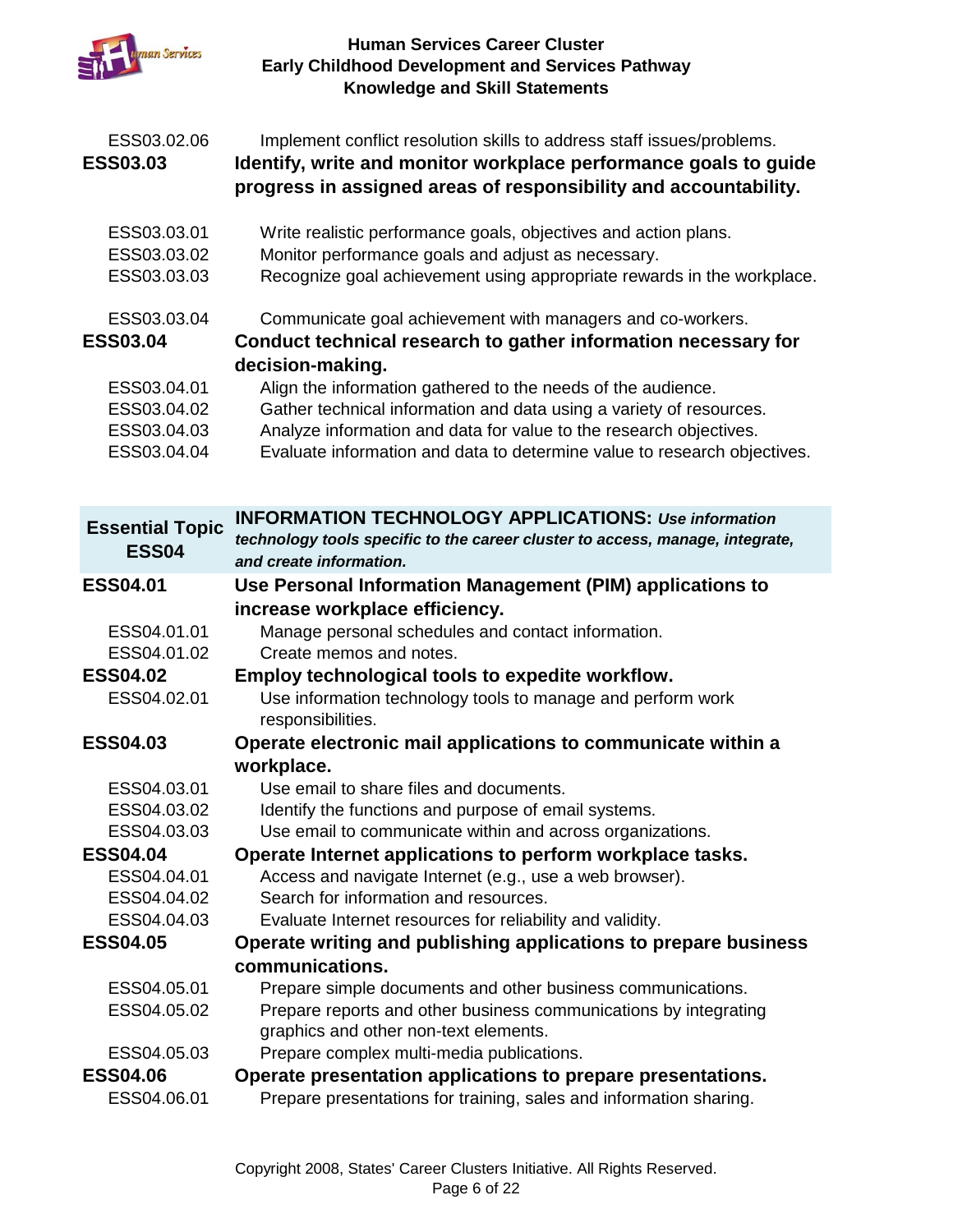

| ESS04.06.02<br><b>ESS04.07</b>                                                                                           | Deliver presentations with supporting materials.<br>Employ spreadsheet applications to organize and manipulate data.                                                                                                                                                                                                                                                                                            |
|--------------------------------------------------------------------------------------------------------------------------|-----------------------------------------------------------------------------------------------------------------------------------------------------------------------------------------------------------------------------------------------------------------------------------------------------------------------------------------------------------------------------------------------------------------|
| ESS04.07.01<br>ESS04.07.02<br><b>ESS04.08</b><br>ESS04.08.01<br>ESS04.08.02<br>ESS04.08.03<br>ESS04.08.04                | Create a spreadsheet.<br>Perform calculations and analyses on data using a spreadsheet.<br>Employ database applications to manage data.<br>Manipulate data elements.<br>Manage interrelated data elements.<br>Analyze interrelated data elements.<br>Generate reports showing interrelated data elements.                                                                                                       |
| <b>ESS04.09</b>                                                                                                          | <b>Employ collaborative/groupware applications to facilitate group</b>                                                                                                                                                                                                                                                                                                                                          |
| ESS04.09.01<br>ESS04.09.02                                                                                               | work.<br>Facilitate group work through management of shared schedule and<br>contact information.<br>Facilitate group work through management of shared files and online                                                                                                                                                                                                                                         |
|                                                                                                                          | information.                                                                                                                                                                                                                                                                                                                                                                                                    |
| ESS04.09.03<br><b>ESS04.10</b>                                                                                           | Facilitate group work through instant messaging or virtual meetings.<br>Employ computer operations applications to manage work tasks.                                                                                                                                                                                                                                                                           |
| ESS04.10.01<br>ESS04.10.02<br>ESS04.10.03<br><b>ESS04.11</b><br>ESS04.11.01<br>ESS04.11.02<br>ESS04.11.03<br>ESS04.11.04 | Manage computer operations.<br>Manage file storage.<br>Compress or alter files.<br>Use computer-based equipment (containing embedded computers<br>or processors) to control devices.<br>Operate computer driven equipment and machines.<br>Use installation and operation manuals.<br>Troubleshoot computer driven equipment and machines.<br>Access support as needed to maintain operation of computer driven |
|                                                                                                                          | equipment and machines.                                                                                                                                                                                                                                                                                                                                                                                         |
| <b>Essential Topic</b><br><b>ESS05</b>                                                                                   | <b>SYSTEMS: Understand roles within teams, work units, departments,</b><br>organizations, inter-organizational systems, and the larger environment.<br>Identify how key organizational systems affect organizational performance and<br>the quality of products and services. Understand global context of industries<br>and careers.                                                                           |
| <b>ESS05.01</b>                                                                                                          | Describe the nature and types of business organizations to build                                                                                                                                                                                                                                                                                                                                                |
| ESS05.01.01<br>ESS05.01.02<br>ESS05.01.03<br><b>ESS05.02</b>                                                             | an understanding of the scope of organizations.<br>List the types and functions of businesses.<br>Describe the types and functions of businesses.<br>Explain the functions and interactions of common departments within a<br>business.<br>Implement quality control systems and practices to ensure quality                                                                                                    |
|                                                                                                                          | products and services.                                                                                                                                                                                                                                                                                                                                                                                          |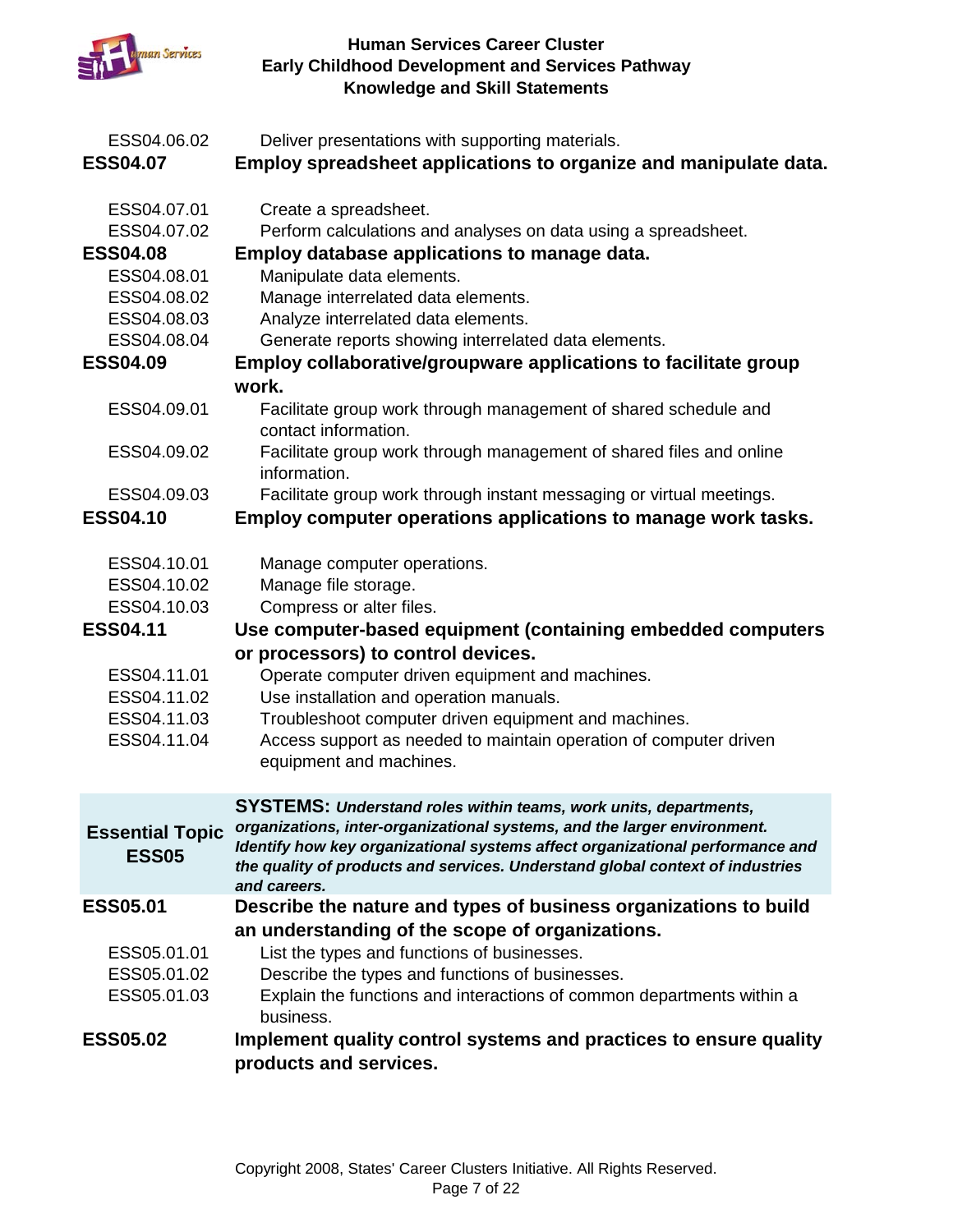

| ESS05.02.01 | Describe quality control standards and practices common to the |
|-------------|----------------------------------------------------------------|
|             | workplace.                                                     |

**SAFETY, HEALTH AND ENVIRONMENTAL:** *Understand the importance* 

- **Essential Topic ESS06** *of health, safety, and environmental management systems in organizations and their importance to organizational performance and regulatory compliance. Follow organizational policies and procedures and contribute to continuous improvement in performance and compliance.*
- **ESS06.01 Implement personal and jobsite safety rules and regulations to maintain safe and healthful working conditions and environments.** 
	- ESS06.01.01 Assess workplace conditions with regard to safety and health.
	- ESS06.01.02 Align safety issues with appropriate safety standards to ensure a safe workplace/jobsite.
	- ESS06.01.03 Identify safety hazards common to workplaces.
	- ESS06.01.04 Identify safety precautions to maintain a safe worksite.
	- ESS06.01.05 Select appropriate personal protective equipment as needed for a safe workplace/jobsite.
	- ESS06.01.06 Inspect personal protective equipment commonly used for selected career pathway.
	- ESS06.01.07 Use personal protective equipment according to manufacturer rules and regulations.
	- ESS06.01.08 Employ a safety hierarchy and communication system within the workplace/jobsite.

ESS06.01.09 Implement safety precautions to maintain a safe worksite.

**ESS06.02 Complete work tasks in accordance with employee rights and responsibilities and employers obligations to maintain workplace safety and health.**

- ESS06.02.01 Identify rules and laws designed to promote safety and health in the workplace.
- ESS06.02.02 State the rationale of rules and laws designed to promote safety and health.
- **ESS06.03 Employ emergency procedures as necessary to provide aid in workplace accidents.**
	- ESS06.03.01 Use knowledge of First Aid procedures as necessary.
	- ESS06.03.02 Use knowledge of CPR procedures as necessary.
	- ESS06.03.03 Use safety equipment as necessary.
- **ESS06.04 Employ knowledge of response techniques to create a disaster and/or emergency response plan.**
	- ESS06.04.01 Complete an assessment of an emergency and/or disaster situation. ESS06.04.02 Create an emergency and/or disaster plan.

#### **Essential Topic ESS07 LEADERSHIP AND TEAMWORK:** *Use leadership and teamwork skills in collaborating with others to accomplish organizational goals and objectives.*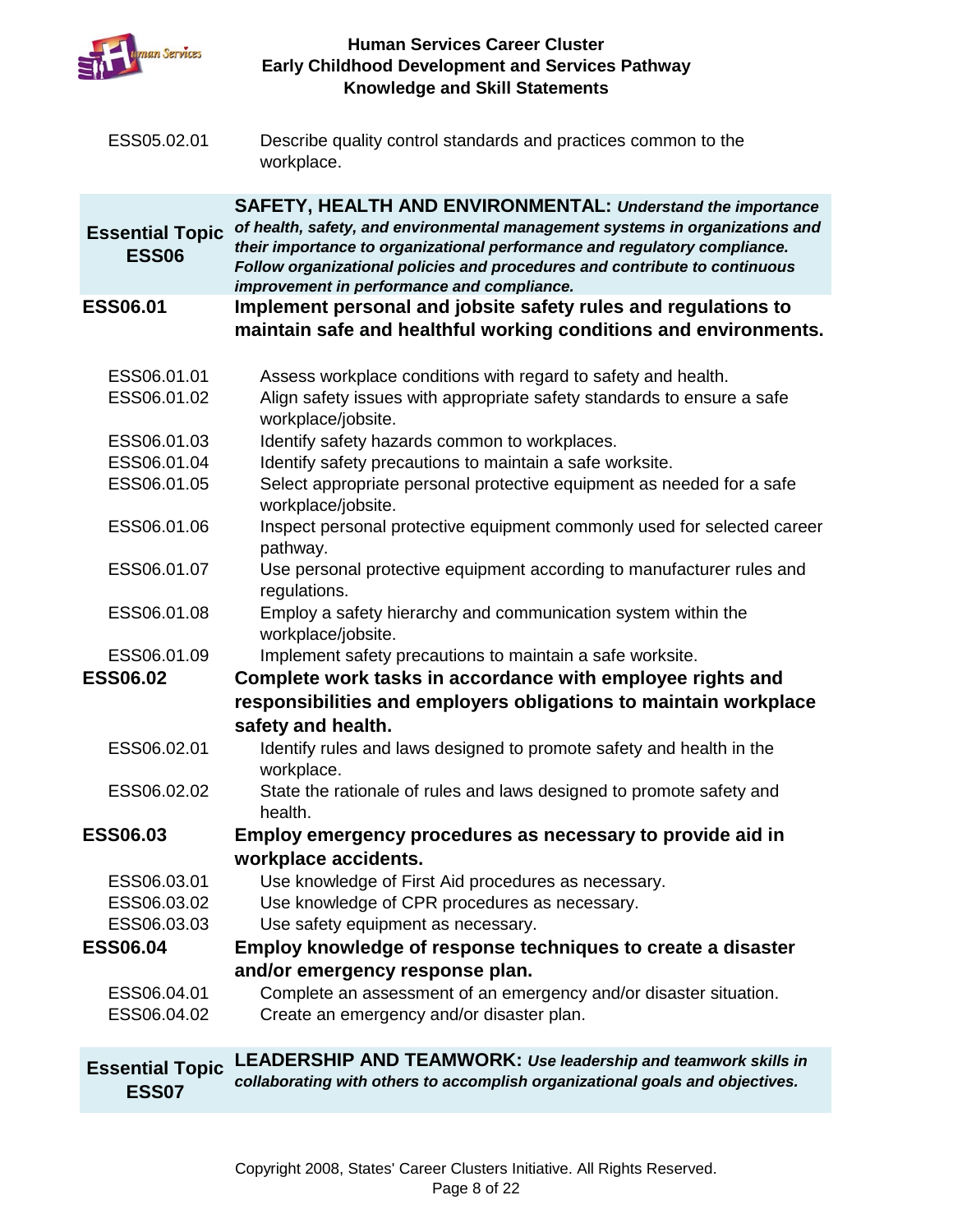

| <b>ESS07.01</b> | Employ leadership skills to accomplish organizational goals and                                                                                                                                            |
|-----------------|------------------------------------------------------------------------------------------------------------------------------------------------------------------------------------------------------------|
|                 | objectives.                                                                                                                                                                                                |
| ESS07.01.01     | Analyze the various roles of leaders within organizations (e.g. contribute<br>ideas; share in building an organization; act as role models to employees                                                    |
|                 | by adhering to company policies, procedures, and standards; promote the<br>organization's vision; and mentor others).                                                                                      |
| ESS07.01.02     | Exhibit traits such as empowerment, risk, communication, focusing on<br>results, decision-making, problem solution, and investment in individuals<br>when leading a group in solving a problem.            |
| ESS07.01.03     | Exhibit traits such as compassion, service, listening, coaching, developing<br>others, team development, and understanding and appreciating others<br>when acting as a manager of others in the workplace. |
| ESS07.01.04     | Exhibit traits such as enthusiasm, creativity, conviction, mission, courage,<br>concept, focus, principle-centered living, and change when interacting with<br>others in general.                          |
| ESS07.01.05     | Consider issues related to self, team, community, diversity, environment,<br>and global awareness when leading others.                                                                                     |
| ESS07.01.06     | Exhibit traits such as innovation, intuition, adaptation, life-long learning and<br>coachability to develop leadership potential over time.                                                                |
| ESS07.01.07     | Analyze leadership in relation to trust, positive attitude, integrity, and<br>willingness to accept key responsibilities in a work situation.                                                              |
| ESS07.01.08     | Describe observations of outstanding leaders using effective management<br>styles.                                                                                                                         |
| ESS07.01.09     | Participate in civic and community leadership and teamwork opportunities<br>to enhance skills.                                                                                                             |
| <b>ESS07.02</b> | <b>Employ organizational and staff development skills to foster</b>                                                                                                                                        |
|                 | positive working relationships and accomplish organizational                                                                                                                                               |
|                 | goals.                                                                                                                                                                                                     |
| ESS07.02.01     | Implement organizational skills when facilitating others' work efforts.                                                                                                                                    |
| ESS07.02.02     | Explain how to manage a staff that satisfies work demands while adhering<br>to budget constraints.                                                                                                         |
| ESS07.02.03     | Describe how staff growth and development to increase productivity and<br>employee satisfaction.                                                                                                           |
| ESS07.02.04     | Organize team involvement within a group environment.                                                                                                                                                      |
| ESS07.02.05     | Work with others to develop and gain commitment to team goals.                                                                                                                                             |
| ESS07.02.06     | Distribute responsibility and work load fairly.                                                                                                                                                            |
| ESS07.02.07     | Model leadership and teamwork qualities to aid in employee morale.                                                                                                                                         |
| ESS07.02.08     | Identify best practices for successful team functioning.                                                                                                                                                   |
| ESS07.02.09     | Explain best practices for successful team functioning.                                                                                                                                                    |
| <b>ESS07.03</b> | Employ teamwork skills to achieve collective goals and use team                                                                                                                                            |
|                 | members' talents effectively.                                                                                                                                                                              |
| ESS07.03.01     | Work with others to achieve objectives in a timely manner.                                                                                                                                                 |
| ESS07.03.02     | Promote the full involvement and use of team members' individual talents<br>and skills.                                                                                                                    |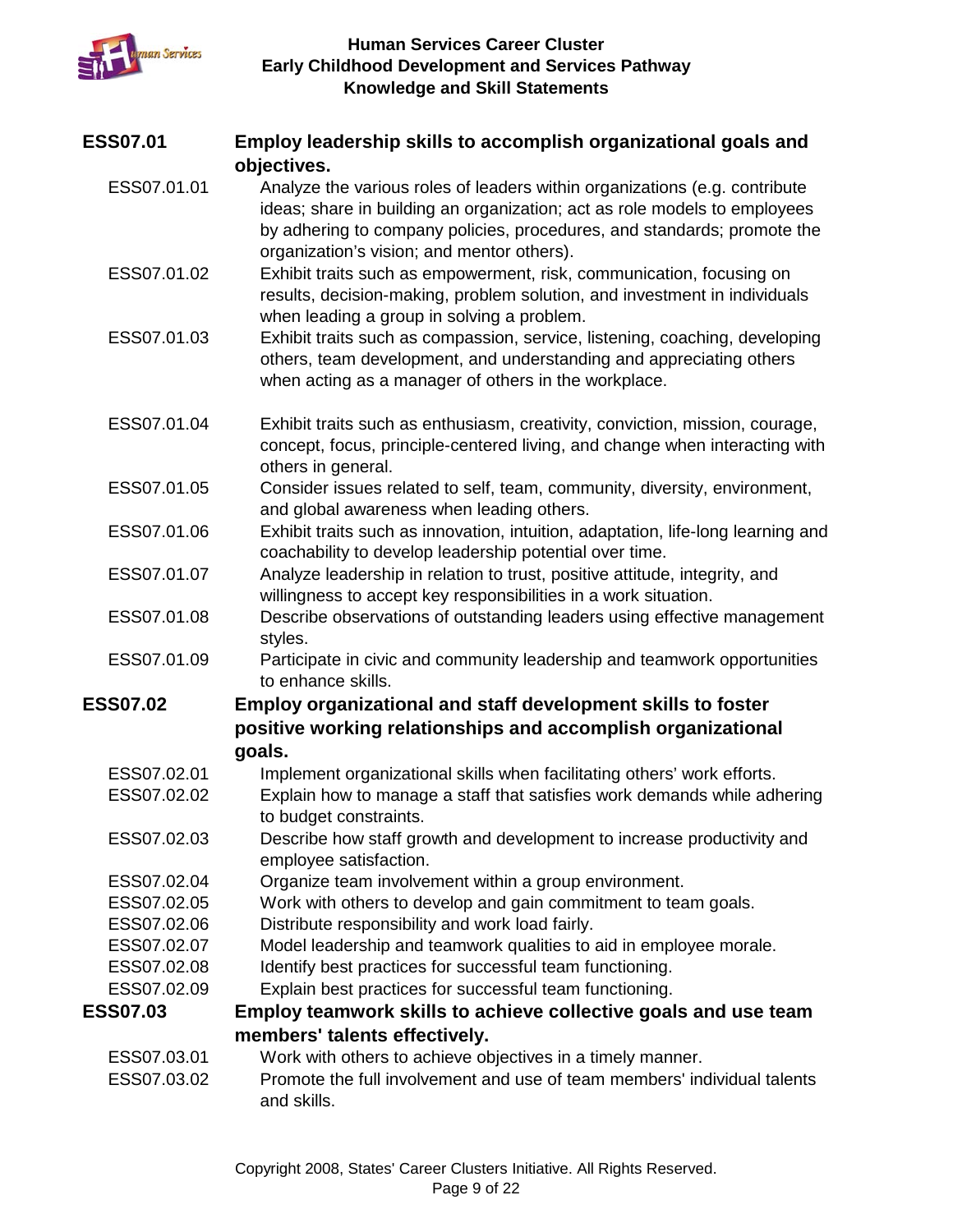

| ESS07.03.03<br>ESS07.03.04 | Employ conflict-management skills to facilitate solutions.<br>Demonstrate teamwork skills through working cooperatively with co-<br>workers, supervisory staff, and others, both in and out of the organization,<br>to achieve particular tasks. |
|----------------------------|--------------------------------------------------------------------------------------------------------------------------------------------------------------------------------------------------------------------------------------------------|
| ESS07.03.05                | Demonstrate teamwork processes that provide team building, consensus,<br>continuous improvement, respect for the opinions of others, cooperation,<br>adaptability, and conflict resolution.                                                      |
| ESS07.03.06                | Develop plans to improve team performance.                                                                                                                                                                                                       |
| ESS07.03.07                | Demonstrate commitment to and a positive attitude toward team goals.                                                                                                                                                                             |
| ESS07.03.08                | Take responsibility for shared group and individual work tasks.                                                                                                                                                                                  |
| ESS07.03.09                | Assist team members in completing their work.                                                                                                                                                                                                    |
| ESS07.03.10                | Adapt effectively to changes in projects and work activities.                                                                                                                                                                                    |
| ESS07.03.11                | Negotiate effectively to arrive at decisions.                                                                                                                                                                                                    |
| <b>ESS07.04</b>            | Establish and maintain effective working relationships with all                                                                                                                                                                                  |
|                            | levels of personnel and other departments in order to accomplish                                                                                                                                                                                 |
|                            | objectives and tasks.                                                                                                                                                                                                                            |
| ESS07.04.01                | Build effective working relationships using interpersonal skills.                                                                                                                                                                                |
| ESS07.04.02                | Use positive interpersonal skills to work cooperatively with co-workers                                                                                                                                                                          |
|                            | representing different cultures, genders and backgrounds.                                                                                                                                                                                        |
| ESS07.04.03                | Manage personal skills to accomplish assignments.                                                                                                                                                                                                |
| ESS07.04.04                | Treat people with respect.                                                                                                                                                                                                                       |
| ESS07.04.05                | Provide constructive praise and criticism.                                                                                                                                                                                                       |
| ESS07.04.06                | Demonstrate sensitivity to and value for diversity.                                                                                                                                                                                              |
| ESS07.04.07                | Manage stress and control emotions.                                                                                                                                                                                                              |
| <b>ESS07.05</b>            | Conduct and participate in meetings to accomplish work tasks.                                                                                                                                                                                    |
| ESS07.05.01                | Develop meeting goals, objectives and agenda.                                                                                                                                                                                                    |
| ESS07.05.02                | Assign responsibilities for preparing materials and leading discussions.                                                                                                                                                                         |
| ESS07.05.03                | Prepare materials for leading discussion.                                                                                                                                                                                                        |
| ESS07.05.04                | Assemble and distribute meeting materials.                                                                                                                                                                                                       |
| ESS07.05.05                | Conduct meeting to achieve objectives within scheduled time.                                                                                                                                                                                     |
| ESS07.05.06                | Demonstrate effective communication skills in meetings.                                                                                                                                                                                          |
| ESS07.05.07                | Produce meeting minutes including decisions and next steps.                                                                                                                                                                                      |
| ESS07.05.08                | Use parliamentary procedure, as needed, to conduct meetings.                                                                                                                                                                                     |
| <b>ESS07.06</b>            | Employ mentoring skills to inspire and teach others.                                                                                                                                                                                             |
| ESS07.06.01                | Use motivational techniques to enhance performance in others.                                                                                                                                                                                    |
| ESS07.06.02                | Provide guidance to enhance performance in others.                                                                                                                                                                                               |
| <b>Essential Topic</b>     | <b>ETHICS AND LEGAL RESPONSIBILITIES: Know and understand the</b>                                                                                                                                                                                |
| <b>ESS08</b>               | importance of professional ethics and legal responsibilities.                                                                                                                                                                                    |
| <b>ESS08.01</b>            | Apply ethical reasoning to a variety of workplace situations in                                                                                                                                                                                  |
|                            | order to make ethical decisions.                                                                                                                                                                                                                 |
| ESS08.01.01                | Evaluate alternative responses to workplace situations based on legal<br>responsibilities and employer policies.                                                                                                                                 |
| ESS08.01.02                | Evaluate alternative responses to workplace situations based on personal<br>or professional ethical responsibilities.                                                                                                                            |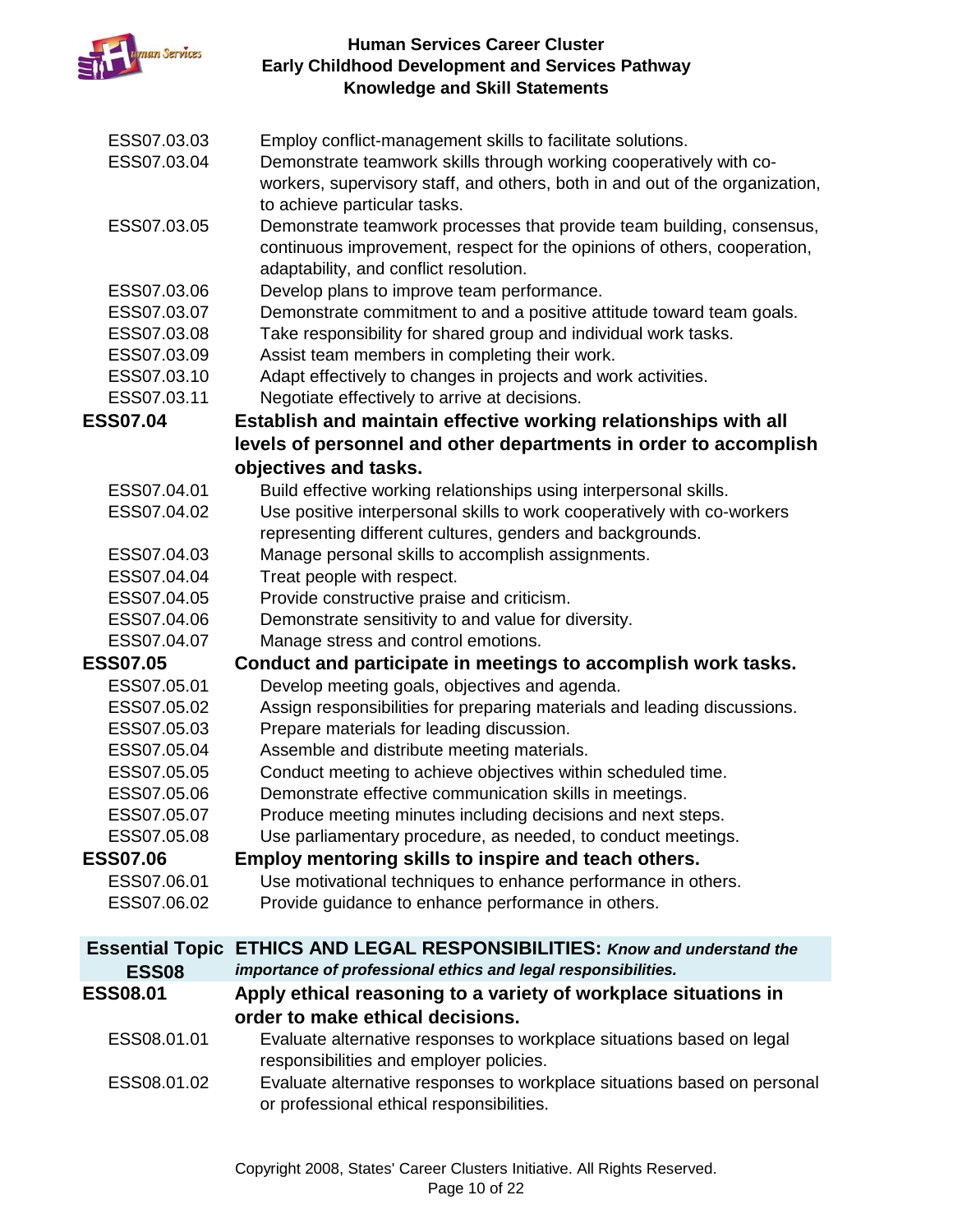

| Demonstrate skills related to seeking and applying for<br>employment to find and obtain a desired job.                                                                                                                          |
|---------------------------------------------------------------------------------------------------------------------------------------------------------------------------------------------------------------------------------|
| direction.<br>Develop strategies to reach career objectives.                                                                                                                                                                    |
| Develop career goals and objectives as part of a plan for future career                                                                                                                                                         |
| Develop a personal career plan to meet career goals and<br>objectives.                                                                                                                                                          |
| Manage work roles and responsibilities to balance them with other life<br>roles and responsibilities.                                                                                                                           |
| Identify positive work-qualities typically desired in each of the career<br>cluster's pathways.                                                                                                                                 |
| Manage resources in relation to the position (i.e. budget, supplies,<br>computer, etc).                                                                                                                                         |
| physical conditions.<br>Apply communication strategies when adapting to a culturally diverse<br>environment.                                                                                                                    |
| Exhibit commitment to the organization.<br>Identify how work varies with regard to site, from indoor confined spaces<br>to outdoor areas, including aerial space and a variety of climatic and                                  |
| Demonstrate flexibility and willingness to learn new knowledge and skills.                                                                                                                                                      |
| Demonstrate self-discipline, self-worth, positive attitude, and integrity in a<br>work situation.                                                                                                                               |
| Identify and demonstrate positive work behaviors and personal<br>qualities needed to be employable.                                                                                                                             |
| <b>EMPLOYABILITY AND CAREER DEVELOPMENT: Know and</b><br>understand the importance of employability skills. Explore, plan, and effectively<br>manage careers. Know and understand the importance of entrepreneurship<br>skills. |
| Discuss how specific organizational policies and procedures influence a<br>specific work situation.                                                                                                                             |
| Locate information on organizational policies in handbooks and manuals.                                                                                                                                                         |
| procedures to help employees perform their jobs according to<br>employer rules and expectations.                                                                                                                                |
| legal and ethical considerations.<br>Interpret and explain written organizational policies and                                                                                                                                  |
| Determine the most appropriate response to workplace situations based<br>on legal and ethical considerations.<br>Explain the most appropriate response to workplace situations based on                                         |
| Explain personal and long-term workplace consequences of unethical or<br>illegal behaviors.                                                                                                                                     |
| Identify personal and long-term workplace consequences of unethical or<br>illegal behaviors.                                                                                                                                    |
|                                                                                                                                                                                                                                 |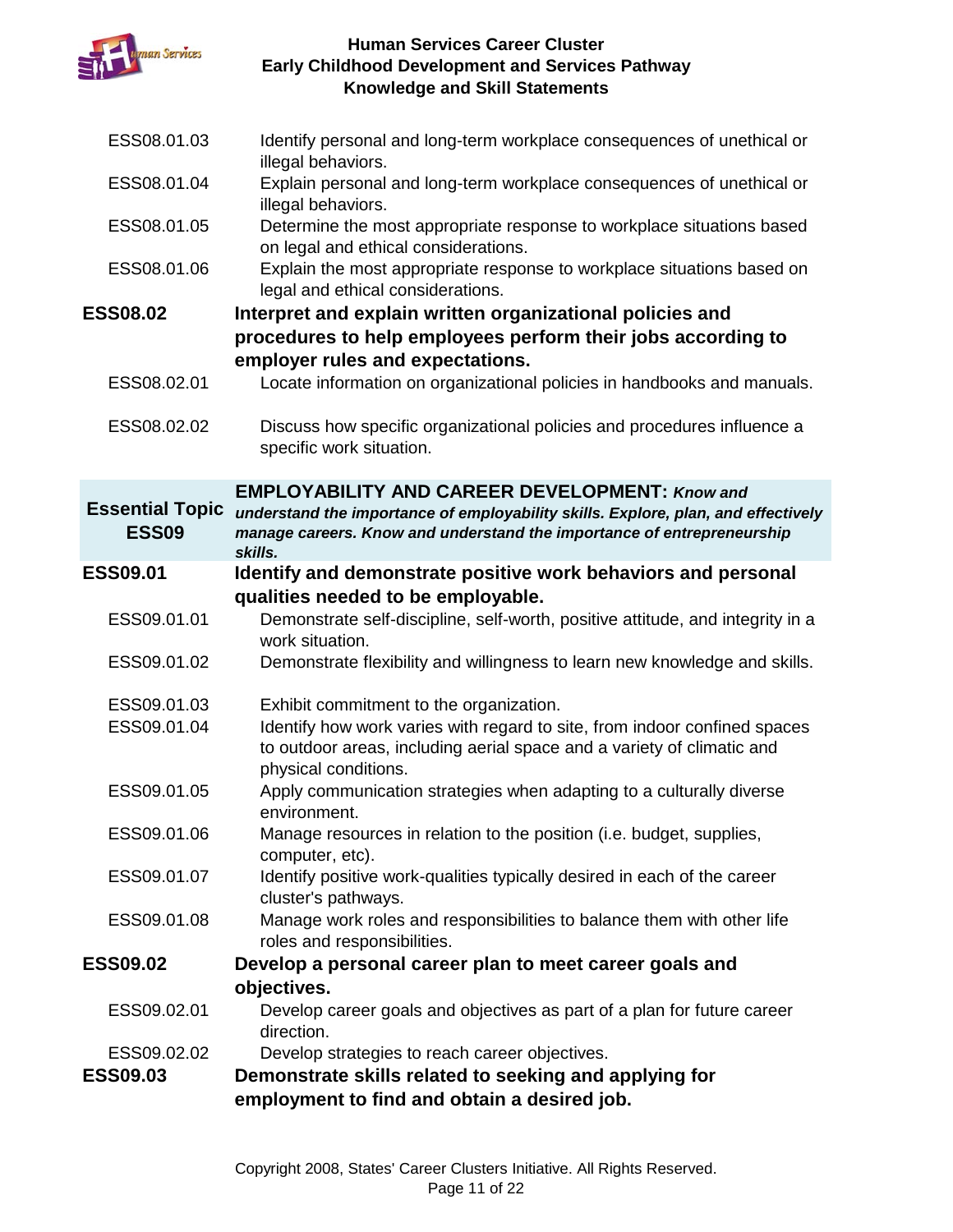

| ESS09.03.01                | Use multiple resources to locate job opportunities.                                                       |
|----------------------------|-----------------------------------------------------------------------------------------------------------|
| ESS09.03.02                | Prepare a résumé.                                                                                         |
| ESS09.03.03<br>ESS09.03.04 | Prepare a letter of application.<br>Complete an employment application.                                   |
| ESS09.03.05                | Interview for employment.                                                                                 |
| ESS09.03.06                | List the standards and qualifications that must be met in order to enter a                                |
|                            | given industry.                                                                                           |
| ESS09.03.07                | Employ critical thinking and decision-making skills to exhibit qualifications<br>to a potential employer. |
| <b>ESS09.04</b>            | Maintain a career portfolio to document knowledge, skills and                                             |
|                            | experience in a career field.                                                                             |
| ESS09.04.01                | Select educational and work history highlights to include in a career<br>portfolio.                       |
| ESS09.04.02                | Produce a record of work experiences, licenses, certifications and<br>products.                           |
| ESS09.04.03                | Organize electronic or physical portfolio for use in demonstrating<br>knowledge, skills and experiences.  |
| <b>ESS09.05</b>            | Demonstrate skills in evaluating and comparing employment                                                 |
|                            | opportunities in order to accept employment positions that match                                          |
|                            | career goals.                                                                                             |
| ESS09.05.01                | Compare employment opportunities to individual needs and career plan<br>objectives.                       |
| ESS09.05.02                | Evaluate employment opportunities based upon individual needs and                                         |
|                            | career plan objectives.                                                                                   |
| ESS09.05.03                | Demonstrate appropriate methods for accepting or rejecting employment                                     |
|                            | offers.                                                                                                   |
| <b>ESS09.06</b>            | Identify and exhibit traits for retaining employment to maintain                                          |
|                            | employment once secured.                                                                                  |
| ESS09.06.01                | Model behaviors that demonstrate reliability and dependability.                                           |
| ESS09.06.02                | Maintain appropriate dress and behavior for the job to contribute to a safe                               |
|                            | and effective workplace/jobsite.                                                                          |
| ESS09.06.03                | Complete required employment forms and documentation such as I-9                                          |
|                            | form, work visa, W-4 and licensures to meet employment requirements.                                      |
| ESS09.06.04                | Summarize key activities necessary to retain a job in the industry.                                       |
| ESS09.06.05                | Identify positive work behaviors and personal qualities necessary to retain<br>employment.                |
| <b>ESS09.07</b>            | Identify and explore career opportunities in one or more career                                           |
|                            | pathways to build an understanding of the opportunities available                                         |
|                            | in the cluster.                                                                                           |
| ESS09.07.01                | Locate and identify career opportunities that appeal to personal career<br>goals.                         |
| ESS09.07.02                | Match personal interest and aptitudes to selected careers.                                                |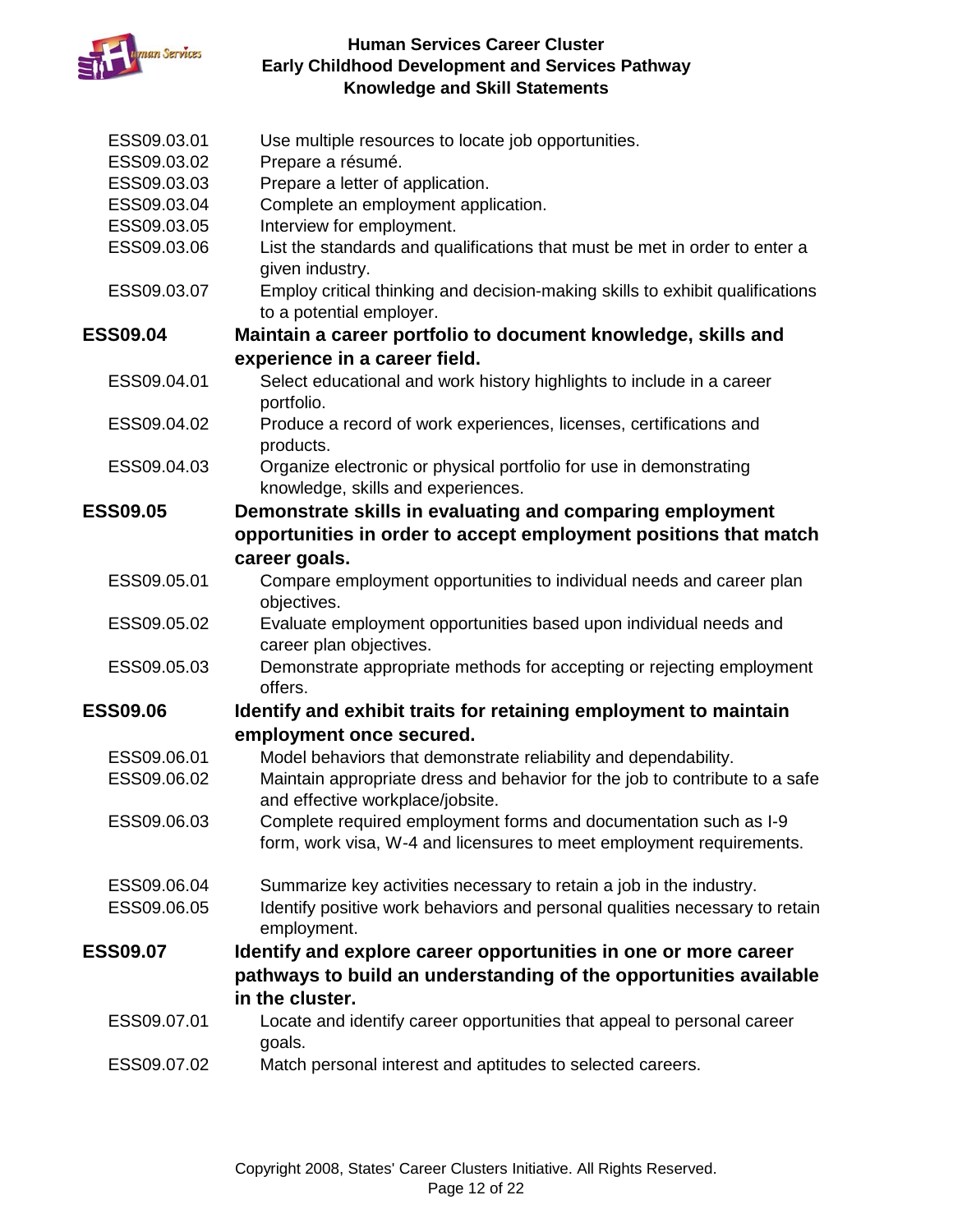

| <b>ESS09.08</b>        | Recognize and act upon requirements for career advancement to                   |
|------------------------|---------------------------------------------------------------------------------|
|                        | plan for continuing education and training.                                     |
| ESS09.08.01            | Identify opportunities for career advancement.                                  |
| ESS09.08.02            | Pursue education and training opportunities to acquire skills necessary for     |
|                        | career advancement.                                                             |
| ESS09.08.03            | Examine the organization and structure of various segments of the               |
|                        | industry to prepare for career advancement.                                     |
| ESS09.08.04            | Research local and regional labor (workforce) market and job growth             |
|                        | information to project potential for advancement.                               |
| ESS09.08.05            | Manage employment relations to make career advancements.                        |
| <b>ESS09.09</b>        | Continue professional development to keep current on relevant                   |
|                        | trends and information within the industry.                                     |
| ESS09.09.01            | Use self assessment, organizational priorities, journals, Internet sites,       |
|                        | professional associations, peers and other resources to develop goals that      |
|                        | address training, education and self-improvement issues.                        |
| ESS09.09.02            | Read trade magazines and journals, manufacturers' catalogues, industry          |
|                        | publications and Internet sites to keep current on industry trends.             |
|                        |                                                                                 |
| ESS09.09.03            | Participate in relevant conferences, workshops, mentoring activities and in-    |
|                        | service training to stay current with recent changes in the field.              |
| <b>ESS09.10</b>        | Examine licensing, certification and credentialing requirements at              |
|                        | the national, state and local levels to maintain compliance with                |
|                        | industry requirements.                                                          |
| ESS09.10.01            | Examine continuing education requirements related to licensing,                 |
|                        | certification, and credentialing requirements at the local, state and national  |
|                        | levels for chosen occupation.                                                   |
| ESS09.10.02            | Examine the procedures and paperwork involved in maintaining and                |
|                        | updating licensure, certification and credentials for chosen occupation.        |
| ESS09.10.03            | Align ongoing licensing, certification and credentialing requirements to        |
|                        | career plans and goals.                                                         |
| <b>ESS09.11</b>        | Examine employment opportunities in entrepreneurship to                         |
|                        | consider entrepreneurship as an option for career planning.                     |
| ESS09.11.01            | Describe the opportunities for entrepreneurship in a given industry.            |
|                        |                                                                                 |
|                        | <b>TECHNICAL SKILLS: Use of technical knowledge and skills required to</b>      |
| <b>Essential Topic</b> | pursue careers in all career cluster, including knowledge of design, operation, |
| <b>ESS10</b>           | and maintenance of technological systems critical to the career cluster.        |
|                        |                                                                                 |
| <b>ESS10.01</b>        | <b>Employ information management techniques and strategies in the</b>           |
|                        | workplace to assist in decision-making.                                         |
| ESS10.01.01            | Use information literacy skills when accessing, evaluating and                  |
|                        | disseminating information.                                                      |
| ESS10.01.02            | Describe the nature and scope of information management.                        |
| ESS10.01.03            | Maintain records to facilitate ongoing business operations.                     |
|                        |                                                                                 |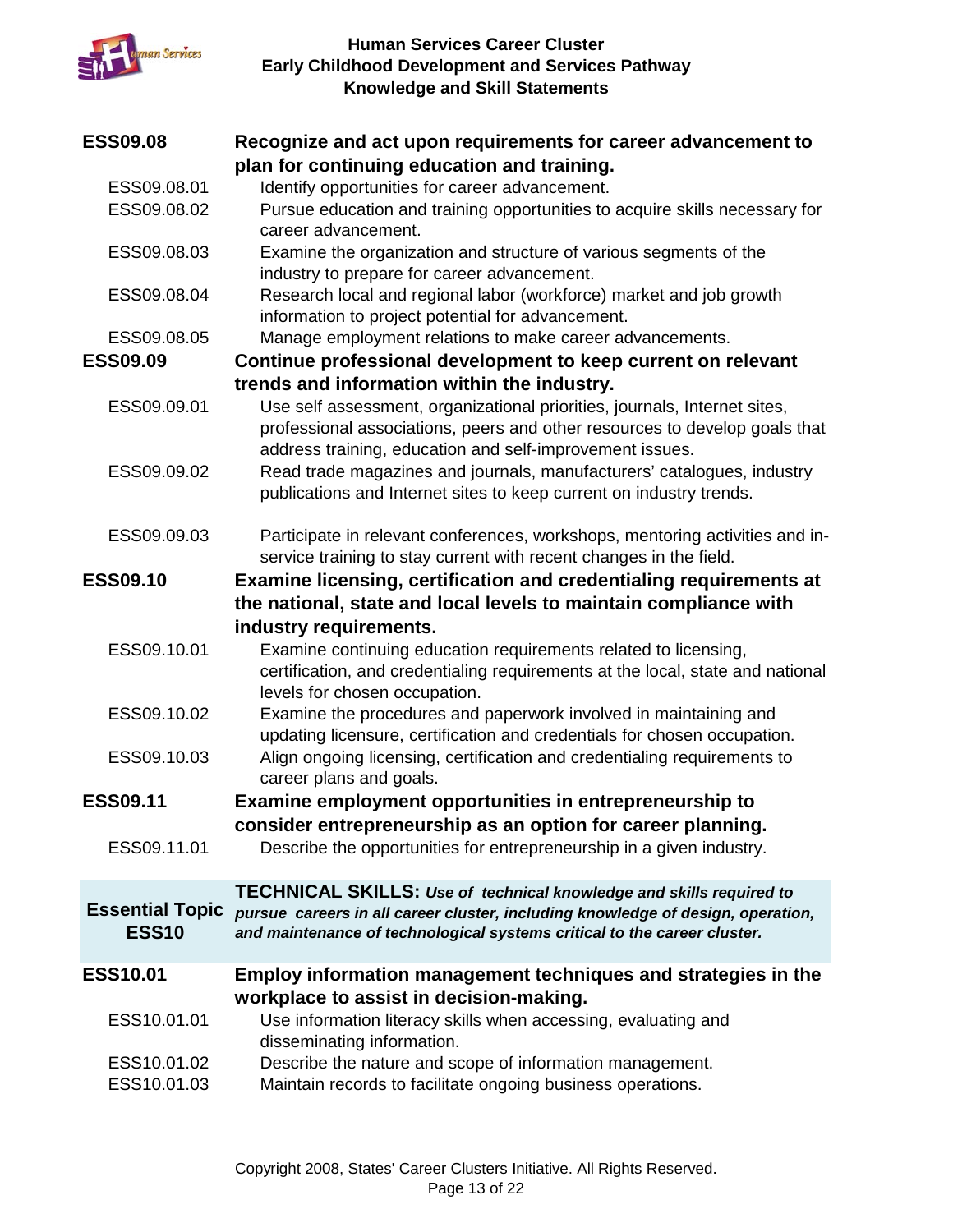

#### **ESS10.02 Employ planning and time management skills and tools to enhance results and complete work tasks.**

ESS10.02.01 Develop goals and objectives. ESS10.02.02 Prioritize tasks to be completed. ESS10.02.03 Develop timelines using time management knowledge and skills. ESS10.02.04 Use project-management skills to improve workflow and minimize costs.

### **C. CLUSTER (FOUNDATION) KNOWLEDGE AND SKILLS**

The following Cluster (Foundation) Knowledge and Skill statements apply to all careers in the Human Services Cluster. Persons preparing for careers in the Human Services Cluster should be able to demonstrate these skills in addition to those found on the Essential Knowledge and Skills Chart.

> B. Essential Knowledge and Skills A. Foundational Academic Expectations

> **C. Cluster (Foundation) Knowledge and Skills**

D. Pathway Knowledge and Skills

**Cluster Topic HMC01 ACADEMIC FOUNDATIONS:** *Achieve additional academic knowledge and skills required to pursue the full range of career and postsecondary education opportunities within a career cluster. No additional statements in this topic beyond those found in the Essential Knowledge and Skills Chart.* **Cluster Topic HMC02 COMMUNICATIONS:** *Use oral and written communication skills in creating, expressing and interpreting information and ideas including technical terminology and information. No additional statements in this topic beyond those found in the Essential Knowledge and Skills Chart.* **Cluster Topic HMC03 PROBLEM-SOLVING AND CRITICAL THINKING:** *Solve problems using critical thinking skills (analyze, synthesize, and evaluate) independently and in teams. Solve problems using creativity and innovation. No additional statements in this topic beyond those found in the Essential Knowledge and Skills Chart.* **Cluster Topic HMC04 INFORMATION TECHNOLOGY APPLICATIONS:** *Use information technology tools specific to the career cluster to access, manage, integrate, and create information. No additional statements in this topic beyond those found in the Essential Knowledge and Skills Chart.*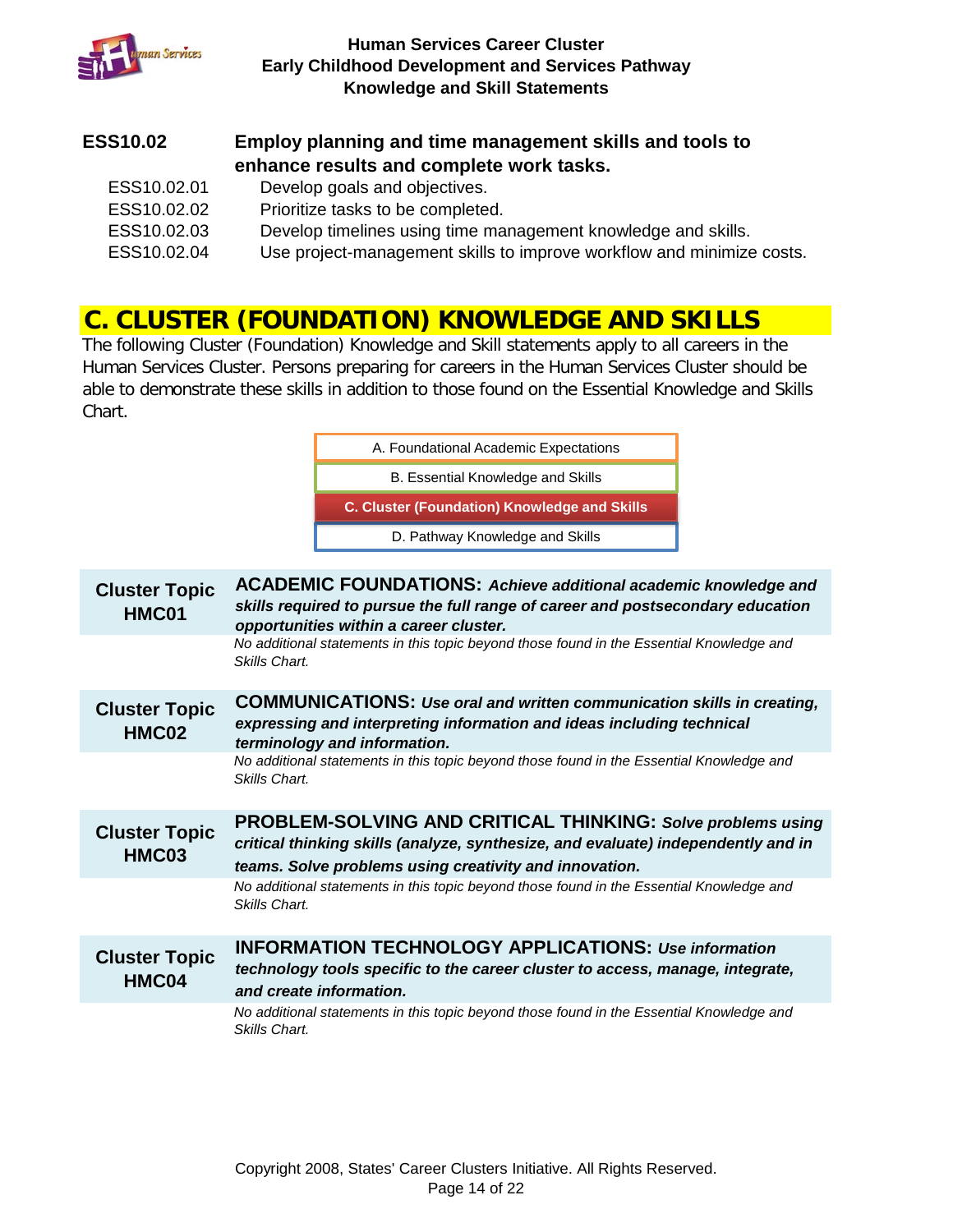

|                               | <b>SYSTEMS: Understand roles within teams, work units, departments,</b>                                                  |
|-------------------------------|--------------------------------------------------------------------------------------------------------------------------|
| <b>Cluster Topic</b>          | organizations, inter-organizational systems, and the larger environment.                                                 |
| HMC05                         | Identify how key organizational systems affect organizational performance and                                            |
|                               | the quality of products and services. Understand global context of industries<br>and careers.                            |
| <b>HMC05.01</b>               | Apply principles of planning, design, development, and evaluation                                                        |
|                               | when creating professional programs to accomplish long-range                                                             |
|                               | goals.                                                                                                                   |
| HMC05.01.01                   | Design programs or activities to meet specific organizational and                                                        |
|                               | professional development needs.                                                                                          |
| Sample Indicators             | Document that programs and activities effectively address needs.                                                         |
| <b>HMC05.02</b>               | Select and employ available human resources to accomplish team                                                           |
|                               | objectives in the human services setting.                                                                                |
| HMC05.02.01                   | Accomplish team objectives using available human resources.                                                              |
| Sample Indicators             | Document that team objectives have been met.                                                                             |
|                               | Provide professional development opportunities for improvement.                                                          |
|                               | SAFETY, HEALTH AND ENVIRONMENTAL: Understand the importance                                                              |
| <b>Cluster Topic</b>          | of health, safety, and environmental management systems in organizations and                                             |
| <b>HMC06</b>                  | their importance to organizational performance and regulatory compliance.                                                |
|                               | Follow organizational policies and procedures and contribute to continuous<br>improvement in performance and compliance. |
| <b>HMC06.01</b>               | Describe, assess, and demonstrate rules and laws which should                                                            |
|                               | be followed in a human services setting to promote occupational                                                          |
|                               | safety and health.                                                                                                       |
| HMC06.01.01                   | Demonstrate knowledge of rules and laws designed to promote safety and                                                   |
|                               | health and their rationale.                                                                                              |
| Sample Indicators             | Identify key rights of employees related to occupational safety and health.                                              |
|                               |                                                                                                                          |
|                               | Identify the responsibilities of employers related to occupational safety and health.                                    |
|                               | Explain the role of government agencies in providing a safe workplace.                                                   |
| HMC06.01.02                   | Demonstrate methods to correct common hazards.                                                                           |
| HMC06.01.03                   | Demonstrate personal and group health and safety practices.                                                              |
| HMC06.01.04                   | Implement procedures to protect the health and safety of all individuals.                                                |
| HMC06.01.05                   | Manage the physical and social environment to reduce conflict and                                                        |
|                               | promote safety.                                                                                                          |
| HMC06.01.06                   | Follow regulations and organizational policies and procedures to assure a                                                |
|                               | safe and healthy environment.                                                                                            |
|                               | <b>LEADERSHIP AND TEAMWORK: Use leadership and teamwork skills in</b>                                                    |
| <b>Cluster Topic</b><br>HMC07 | collaborating with others to accomplish organizational goals and objectives.                                             |
| <b>HMC07.01</b>               | Model behaviors that demonstrate support for the organization's                                                          |
|                               | mission and ensure quality service in order to provide quality                                                           |
|                               | human services to clients.                                                                                               |
| HMC07.01.01                   | Develop organizational priorities that reflect the organization's mission.                                               |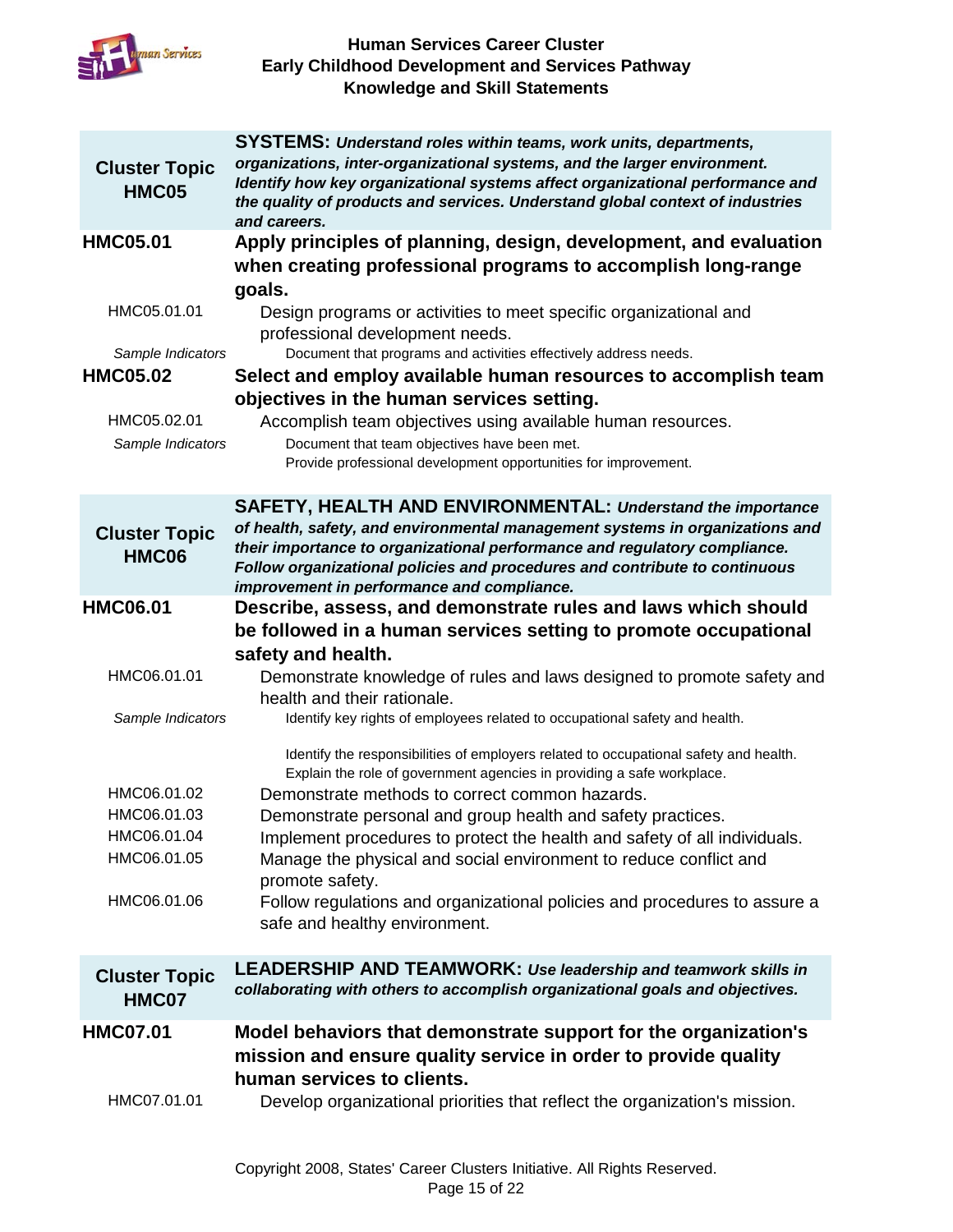

| Sample Indicators<br>HMC07.01.02<br>Sample Indicators<br>HMC07.01.03<br>Sample Indicators<br>HMC07.01.04 | Assist in setting organizational priorities to ensure quality.<br>Establish working relationships with all levels of personnel.<br>Use interpersonal skills to build effective working relationships.<br>Develop culturally competent practices that are sensitive to cultural,<br>religious, disability, and gender issues.<br>Set up and/or participate in workshops relating to cultural, religious, disability, and<br>gender issues specific to human services careers.<br>Develop service guidelines with other co-workers.<br>Maintain working relationships with all levels of personnel. |
|----------------------------------------------------------------------------------------------------------|---------------------------------------------------------------------------------------------------------------------------------------------------------------------------------------------------------------------------------------------------------------------------------------------------------------------------------------------------------------------------------------------------------------------------------------------------------------------------------------------------------------------------------------------------------------------------------------------------|
| <b>Cluster Topic</b>                                                                                     | <b>ETHICS AND LEGAL RESPONSIBILITIES: Know and understand the</b>                                                                                                                                                                                                                                                                                                                                                                                                                                                                                                                                 |
| HMC08                                                                                                    | importance of professional ethics and legal responsibilities.                                                                                                                                                                                                                                                                                                                                                                                                                                                                                                                                     |
| <b>HMC08.01</b>                                                                                          | Model ethical and legal conduct while working in the human                                                                                                                                                                                                                                                                                                                                                                                                                                                                                                                                        |
|                                                                                                          | services industry.                                                                                                                                                                                                                                                                                                                                                                                                                                                                                                                                                                                |
| HMC08.01.01<br>Sample Indicators                                                                         | Comply with legal requirements to assure appropriate conduct.<br>Assess and document legal compliance.                                                                                                                                                                                                                                                                                                                                                                                                                                                                                            |
| HMC08.01.02<br>Sample Indicators                                                                         | Adhere to recognized ethical standards to inspire confidence.<br>Assess and document adherence to ethical standards.                                                                                                                                                                                                                                                                                                                                                                                                                                                                              |
| HMC08.01.03                                                                                              | Maintain compliance by seeking ethical and legal guidance from<br>appropriate sources.                                                                                                                                                                                                                                                                                                                                                                                                                                                                                                            |
|                                                                                                          |                                                                                                                                                                                                                                                                                                                                                                                                                                                                                                                                                                                                   |
| Sample Indicators                                                                                        | Document, review, and resolve ethical and legal conflicts.                                                                                                                                                                                                                                                                                                                                                                                                                                                                                                                                        |
| <b>HMC08.02</b>                                                                                          | Demonstrate actions that comply with legal requirements for                                                                                                                                                                                                                                                                                                                                                                                                                                                                                                                                       |
| HMC08.02.01<br>Sample Indicators                                                                         | personal liability to guide personal conduct in the human services<br>setting.<br>Prevent personal liability by following legal requirements.<br>Assess adherence to appropriate personal liability requirements.                                                                                                                                                                                                                                                                                                                                                                                 |
|                                                                                                          | <b>EMPLOYABILITY AND CAREER DEVELOPMENT: Know and</b>                                                                                                                                                                                                                                                                                                                                                                                                                                                                                                                                             |
| <b>Cluster Topic</b><br>HMC09                                                                            | understand the importance of employability skills. Explore, plan, and effectively<br>manage careers. Know and understand the importance of entrepreneurship<br>skills.                                                                                                                                                                                                                                                                                                                                                                                                                            |
| <b>HMC09.01</b>                                                                                          | Explain written organizational policies, rules and procedures to                                                                                                                                                                                                                                                                                                                                                                                                                                                                                                                                  |
|                                                                                                          |                                                                                                                                                                                                                                                                                                                                                                                                                                                                                                                                                                                                   |
| HMC09.01.01                                                                                              | help employees perform their jobs.<br>Locate appropriate information on organizational policies in handbooks                                                                                                                                                                                                                                                                                                                                                                                                                                                                                      |
| Sample Indicators                                                                                        | and manuals.<br>Identify the contents of various organizational publications.<br>Select the appropriate document(s) as reference for the situation.                                                                                                                                                                                                                                                                                                                                                                                                                                               |
| HMC09.01.02                                                                                              | Discuss how specific organizational policies and rules influence a specific<br>work situation.                                                                                                                                                                                                                                                                                                                                                                                                                                                                                                    |
| Sample Indicators                                                                                        | Locate and identify specific organizational policy, rule or procedure to assist with a<br>given situation.                                                                                                                                                                                                                                                                                                                                                                                                                                                                                        |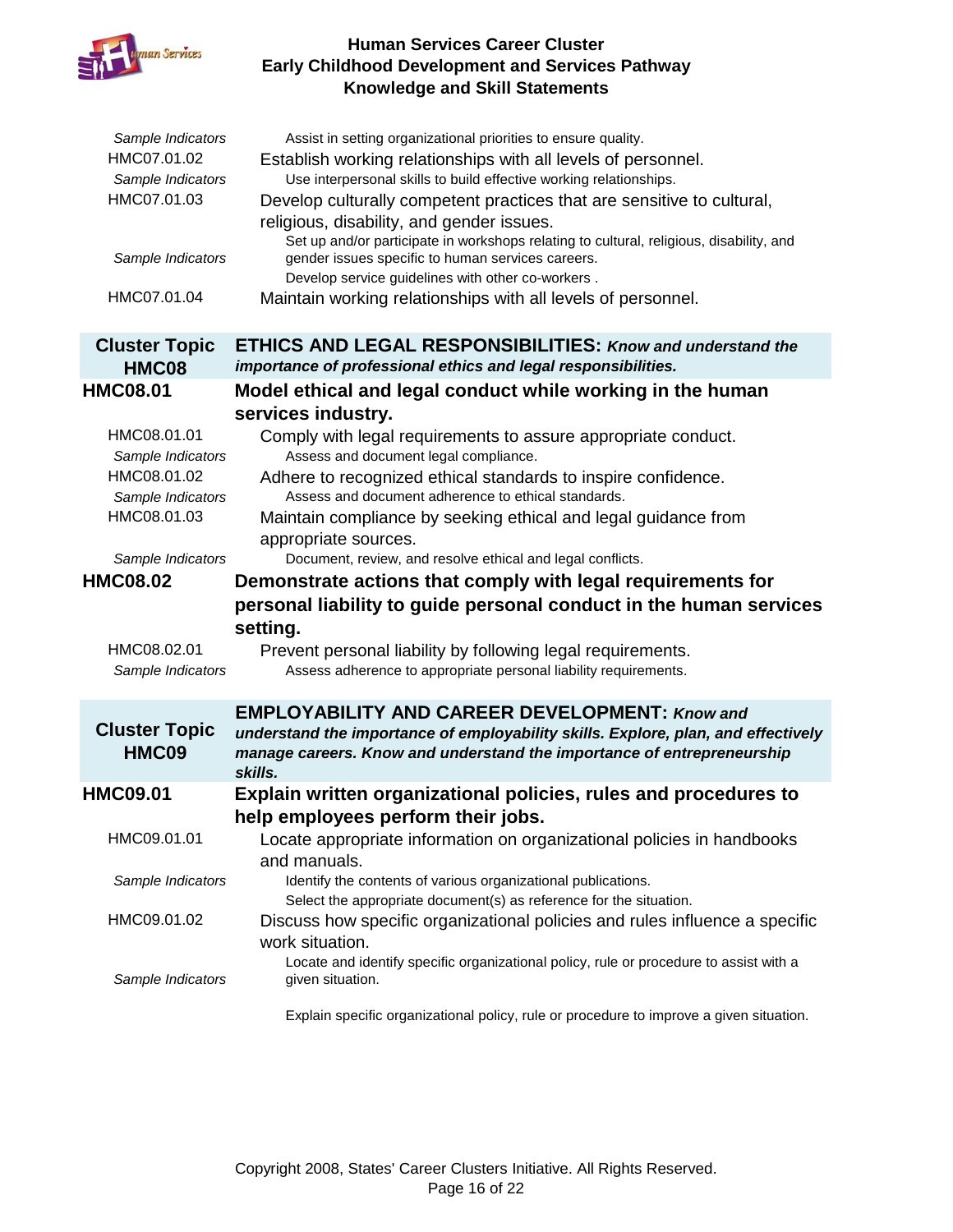

| <b>Cluster Topic</b><br><b>HMC10</b> | <b>TECHNICAL SKILLS: Use the technical knowledge and skills required to</b><br>pursue the targeted careers for all pathways in the career cluster, including<br>knowledge of design, operation, and maintenance of technological systems<br>critical to the career cluster. |
|--------------------------------------|-----------------------------------------------------------------------------------------------------------------------------------------------------------------------------------------------------------------------------------------------------------------------------|
| <b>HMC10.01</b>                      | Describe and apply technical knowledge and skills required to be                                                                                                                                                                                                            |
|                                      | successful in careers in the human services area.                                                                                                                                                                                                                           |
| HMC10.01.01                          | Practice skills in a chosen career path to gain familiarity with technical                                                                                                                                                                                                  |
|                                      | processes.                                                                                                                                                                                                                                                                  |
| Sample Indicators                    | Maintain successful employment.                                                                                                                                                                                                                                             |
|                                      | Establish an entrepreneurial enterprise.                                                                                                                                                                                                                                    |
| <b>HMC10.02</b>                      | Select and use cost effective resources to assist with planning the                                                                                                                                                                                                         |
|                                      | delivery of human services.                                                                                                                                                                                                                                                 |
| HMC10.02.01                          | Practice skills in a chosen career path to gain familiarity with technical<br>processes.                                                                                                                                                                                    |
| Sample Indicators                    | Appropriately use resources.                                                                                                                                                                                                                                                |
| <b>HMC10.03</b>                      | Describe and apply human development principles to enhance the                                                                                                                                                                                                              |
|                                      | well being of individuals served by the human services industry.                                                                                                                                                                                                            |
| HMC10.03.01                          | Demonstrate services that align with human development principles.<br>Assess and document the satisfaction of clients/customers/participants with services                                                                                                                  |
| Sample Indicators                    | provided.                                                                                                                                                                                                                                                                   |

### **D. PATHWAY KNOWLEDGE AND SKILLS**

The following knowledge and skill statements apply to all careers in the Early Childhood Development and Services Pathway. The statements are organized within ten topics.

A. Foundational Academic Expectations

B. Essential Knowledge and Skills

C. Cluster (Foundation) Knowledge and Skills

**D. Pathway Knowledge and Skills**

### **Pathway Topic HMPA01 EMPLOYABILITY AND CAREER DEVELOPMENT HMPA01.01 Obtain necessary education and state-specific requirements in**

# **order to practice within early childhood development and services institutions.**

| HMPA01.01.01      | Obtain a high school diploma.                                    |
|-------------------|------------------------------------------------------------------|
| Sample Indicators | Present legitimate credentials at job interview.                 |
| HMPA01.01.02      | Obtain a bachelors degree in early childhood development.        |
| Sample Indicators | Present legitimate credentials at job interview.                 |
| HMPA01.01.03      | Maintain minimum of a CDA certification.                         |
| Sample Indicators | Document continuing education classes.                           |
|                   | Provide documentation to supervisor for review and filing.       |
| HMPA01.01.04      | Meet state-specific early childhood requirements for employment. |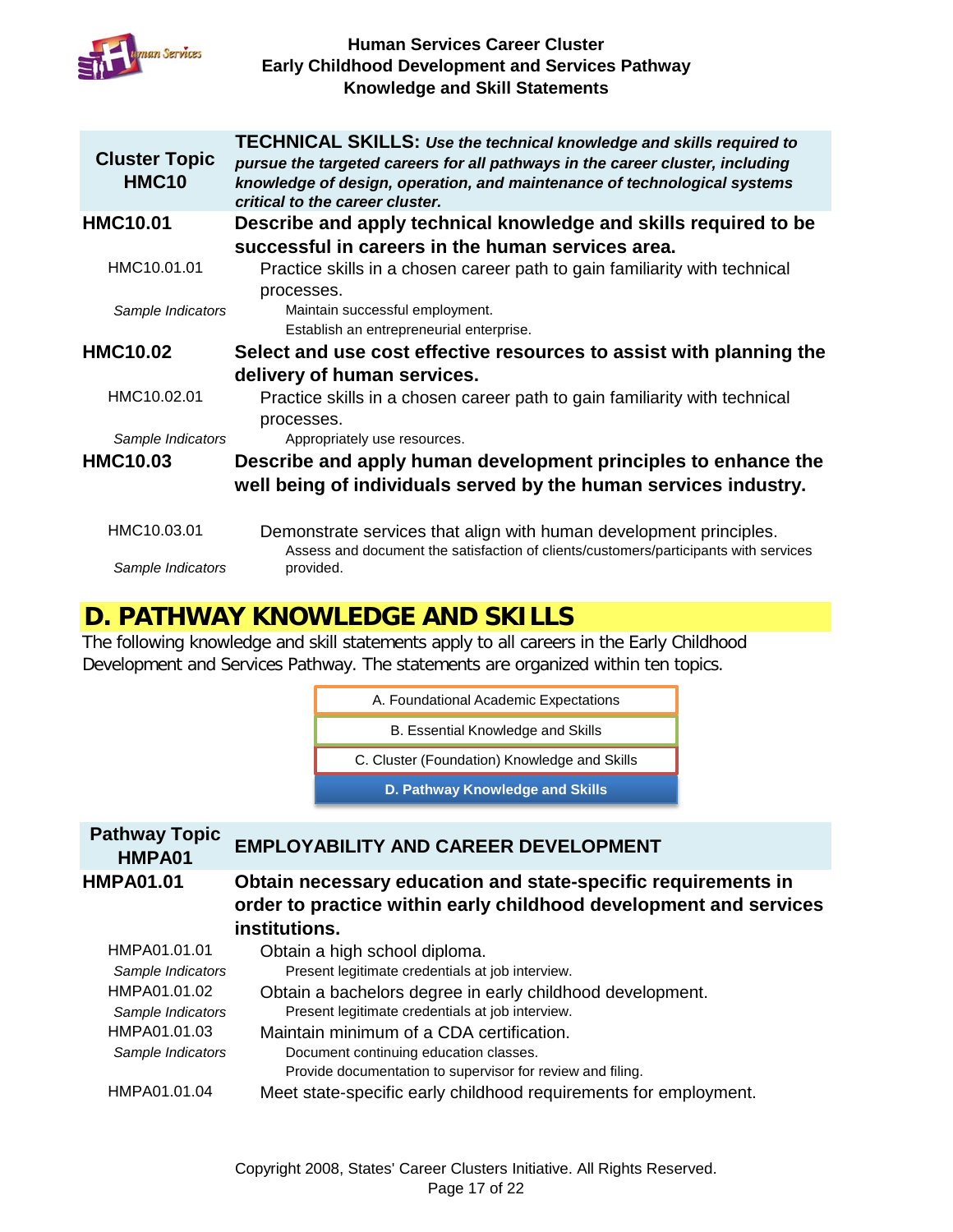

| <b>Pathway Topic</b><br>HMPA02    | <b>COMMUNICATIONS</b>                                                                                                                                                                                                                                                                                                                                                                          |
|-----------------------------------|------------------------------------------------------------------------------------------------------------------------------------------------------------------------------------------------------------------------------------------------------------------------------------------------------------------------------------------------------------------------------------------------|
| <b>HMPA02.01</b>                  | Describe and use grammatically correct English to enhance<br>learning, direct behavior, and strengthen classroom management.                                                                                                                                                                                                                                                                   |
| HMPA02.01.01                      | Engage children in meaningful and developmentally appropriate<br>conversations to enhance learning and direct behavior.                                                                                                                                                                                                                                                                        |
| Sample Indicators<br>HMPA02.01.02 | Confirm that children understand and respond by following directions.<br>Support curriculum development and classroom management by engaging<br>in meaningful conversations with parents and children.<br>Confirm that children seek information, ask questions, and engage in conversations                                                                                                   |
| Sample Indicators<br>HMPA02.01.03 | with adults.<br>Engage in meaningful conversations with parents and children to support<br>curriculum development and classroom management.<br>Provide children with learning opportunities that are meaningful and developmentally-                                                                                                                                                           |
| Sample Indicators                 | appropriate.<br>Make changes in expectations as needed.<br>Ask children for input on classroom rules and routines.<br>Seek parental input for suggestions and advice.<br>Ask parents to indicate their expectations and hopes.                                                                                                                                                                 |
| HMPA02.01.04                      | Use grammatically correct speech and written language to communicate<br>with both the children and families.                                                                                                                                                                                                                                                                                   |
| HMPA02.01.05                      | Use strategies when providing guidance/intervention for inappropriate<br>behavior (e.g. redirection, appropriate choices, etc).                                                                                                                                                                                                                                                                |
| <b>HMPA02.02</b>                  | Listen and communicate respectfully and attentively to the child to                                                                                                                                                                                                                                                                                                                            |
| HMPA02.02.01                      | facilitate ongoing development.<br>Interact with child as an individual and in group settings.                                                                                                                                                                                                                                                                                                 |
| Sample Indicators                 | Interact with children on their level, bend down to engage children and provide support.<br>Confirm that staff members comment and question children when appropriate.                                                                                                                                                                                                                         |
|                                   | Regularly engage parents in conversations concerning their child's development, child<br>development in general and current issues in the program or classroom.<br>Regularly engage children in meaningful conversations about areas of interest to the<br>child.<br>Ask children to comment and question openly and often.<br>Re-phrase and respond to comments appropriately and accurately. |
| HMPA02.02.02<br>HMPA02.02.03      | Provide positive role model to the children.<br>Encourage participation by showing interest and listening intently to<br>children                                                                                                                                                                                                                                                              |
| <b>HMPA02.03</b>                  | Listen and communicate respectfully and attentively to parents to                                                                                                                                                                                                                                                                                                                              |
| HMPA02.03.01                      | facilitate ongoing child development.<br>Communicate with family members (e.g. greet parents upon arrival and<br>departure, etc).                                                                                                                                                                                                                                                              |
| Sample Indicators                 | Discuss lesson plans and progress notes with other staff members and parents.                                                                                                                                                                                                                                                                                                                  |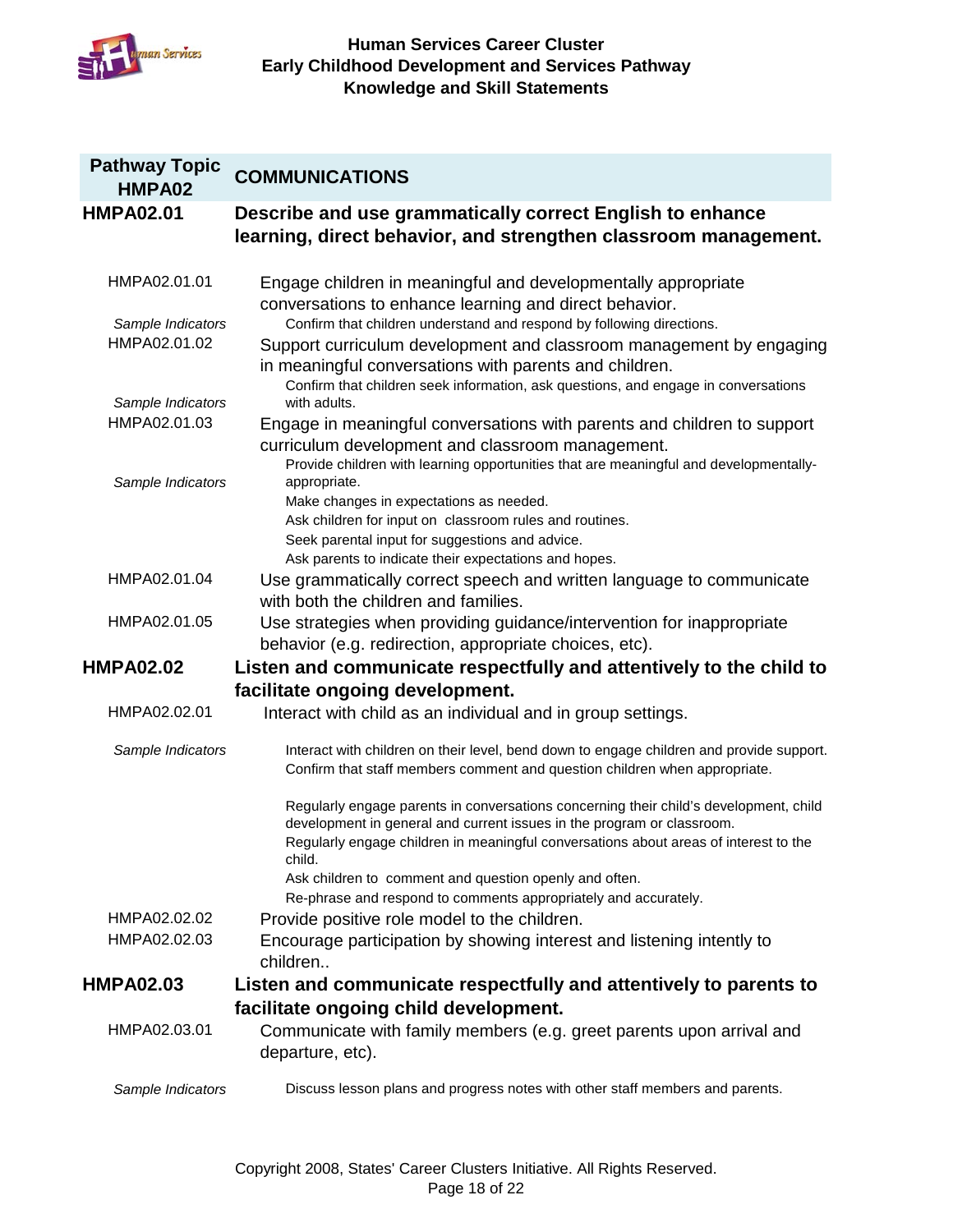

|                      | Store past lesson plans and progress notes that are available for review.                                                       |
|----------------------|---------------------------------------------------------------------------------------------------------------------------------|
| HMPA02.03.02         | Educate families on the development of their child (e.g. send out                                                               |
|                      | information such as journal articles, safety recalls, community events,                                                         |
|                      | $etc.$ ).                                                                                                                       |
| Sample Indicators    | Document parents' actions and comments indicating understanding of information<br>provided.                                     |
| HMPA02.03.03         | Engage parents in meaningful conversations (showing interest and                                                                |
|                      | openness when listening) to encourage participation.                                                                            |
| <b>HMPA02.04</b>     | Listen and communicate respectfully and attentively to staff                                                                    |
|                      | members to facilitate child development activities.                                                                             |
| HMPA02.04.01         | Communicate about classroom activities.                                                                                         |
| Sample Indicators    | Communicate scheduled meetings to parents and family.                                                                           |
|                      | Keep accurate meeting records.                                                                                                  |
|                      | Implement action plans that are agreed to by all parties.                                                                       |
| HMPA02.04.02         | Communicate about the developmental abilities of the children in the<br>classroom.                                              |
| HMPA02.04.03         | Communicate information among staff from family members.                                                                        |
| <b>HMPA02.05</b>     | Write plainly, synthesizing and summarizing information to assure                                                               |
|                      | it is easily understood by parents and staff members.                                                                           |
| HMPA02.05.01         | Document children's development and services provided.                                                                          |
| HMPA02.05.02         | Inform parents through a variety of methods.                                                                                    |
|                      |                                                                                                                                 |
| <b>HMPA02.06</b>     |                                                                                                                                 |
|                      | Create and organize parent-teacher conferences, open houses                                                                     |
|                      | and family forums to enhance family and community involvement.                                                                  |
| HMPA02.06.01         | Discuss children's progress with parents at formal and informal meetings.                                                       |
|                      |                                                                                                                                 |
|                      |                                                                                                                                 |
| <b>Pathway Topic</b> |                                                                                                                                 |
| HMPA03               | <b>PROBLEM-SOLVING AND CRITICAL THINKING</b>                                                                                    |
| <b>HMPA03.01</b>     | Analyze situations and apply problem-solving and critical thinking                                                              |
|                      | skills to provide solutions in an early childhood setting.                                                                      |
|                      |                                                                                                                                 |
| HMPA03.01.01         | Manage the learning environment using appropriate techniques.                                                                   |
|                      | Establish a developmentally-appropriate learning environment in which children are<br>able to succeed.                          |
| Sample Indicators    | Make changes when necessary.                                                                                                    |
| HMPA03.01.02         | Provide intervention (when needed) by utilizing knowledge regarding                                                             |
|                      | typical and atypical child development.                                                                                         |
|                      | Respond quickly to situations that require adult intervention, such as injury or behavior                                       |
| Sample Indicators    | issues.                                                                                                                         |
|                      | Take immediate action to help a child, which may include first aid or calling 911.<br>Use first aid with universal precautions. |

Document incident report.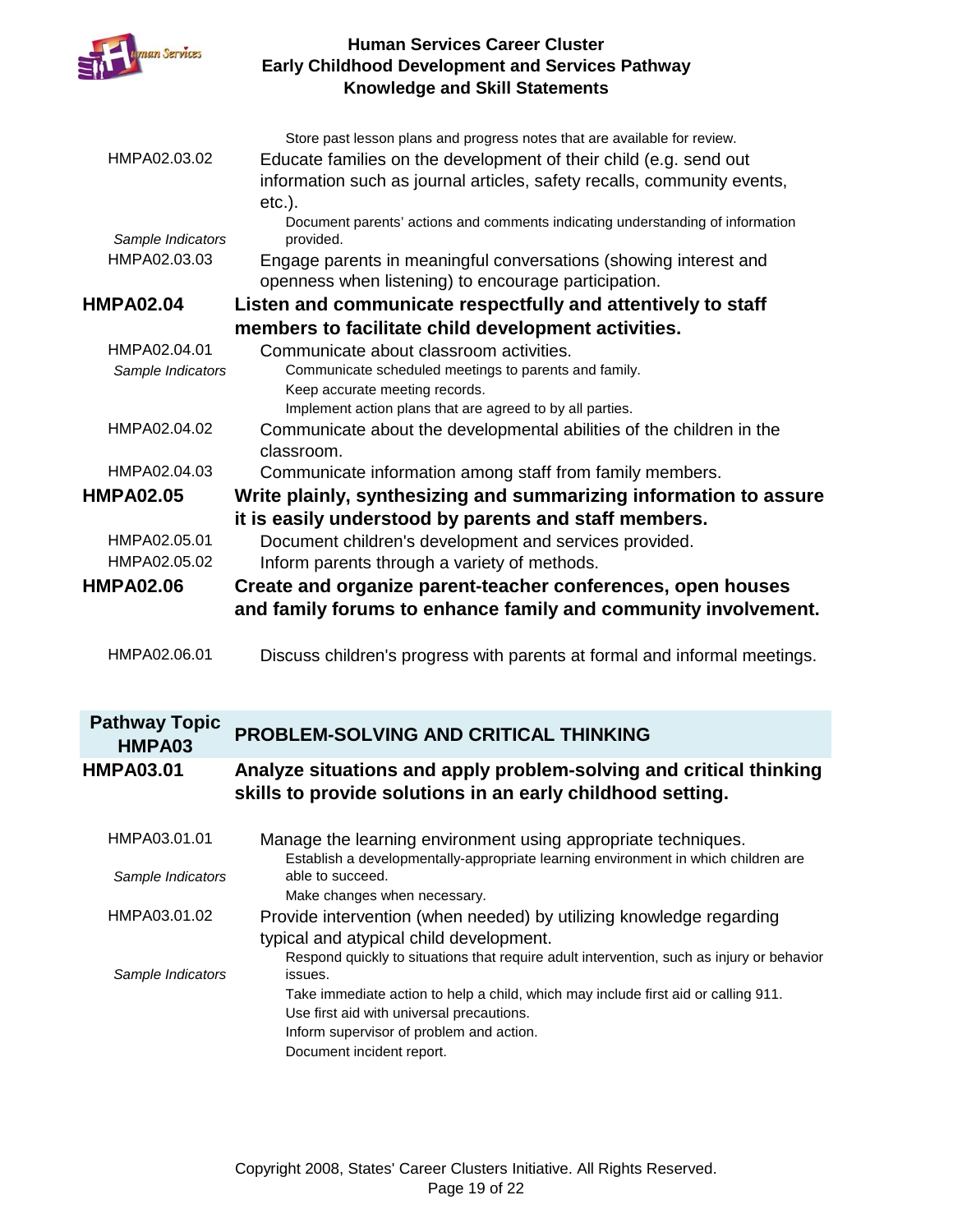

| <b>Pathway Topic</b><br>HMPA04 | <b>INFORMATION TECHOLOGY APPLICATIONS</b>                                                                       |
|--------------------------------|-----------------------------------------------------------------------------------------------------------------|
| <b>HMPA04.01</b>               | Select and use appropriate technology to enhance and organize                                                   |
|                                | early care and education programs.                                                                              |
| HMPA04.01.01                   | Use computer and applicable software for record keeping, lesson plans,                                          |
| Sample Indicators              | and children's learning activities.<br>Keep lesson plans and accurate records up-to-date and readily available. |
|                                | Engage children in utilizing computer technology.                                                               |
| <b>Pathway Topic</b>           |                                                                                                                 |
| HMPA05                         | <b>SYSTEMS</b>                                                                                                  |
| <b>HMPA05.01</b>               | Maintain working partnerships with child development licensing                                                  |
|                                | and certification organizations to keep abreast of current                                                      |
|                                | procedures and changes.                                                                                         |
| HMPA05.01.01                   | Identify appropriate licensing regulations.                                                                     |
| Sample Indicators              | Document that program is compliant with current licensing regulations.                                          |
| HMPA05.01.02<br>HMPA05.01.03   | Comply with licensing regulations.                                                                              |
|                                | Respond to all licensing and certification communications in a timely<br>manner.                                |
| Sample Indicators              | Maintain required credentials.                                                                                  |
| HMPA05.01.04                   | Initiate communication as needed to resolve situations.                                                         |
| Sample Indicators              | Respond proactively when problems arise.                                                                        |
|                                | Follow through with suggestions provided.                                                                       |
| HMPA05.01.05                   | Cooperate with all service providers.                                                                           |
| Sample Indicators              | Respond to requests or concerns.                                                                                |
| <b>HMPA05.02</b>               | Follow through with solutions in a timely manner.<br>Foster and create working relationships between staff and  |
|                                | parents/family members to encourage involvement and enhance                                                     |
|                                | learning.                                                                                                       |
| HMPA05.02.01                   | Develop activities that promote staff and parent/family member                                                  |
|                                | involvement.                                                                                                    |
| Sample Indicators              | Greet parents and family members when they enter the program or classroom.                                      |
|                                | Use correct names for parents and family members.                                                               |
|                                | Talk to parents and families.                                                                                   |
| HMPA05.02.02                   | Demonstrate strategies to establish and communicate the parent's and                                            |
|                                | family's role as primary teachers.                                                                              |
| <b>Pathway Topic</b>           |                                                                                                                 |
| HMPA06                         | HEALTH, SAFETY AND ENVIRONMENT                                                                                  |
| <b>HMPA06.01</b>               | Complete safety and sanitation procedures associated with the                                                   |
|                                | early childhood education environment to assure compliance and                                                  |
|                                | readiness for potential hazards.                                                                                |
| HMPA06.01.01                   | Meet health requirements.                                                                                       |
| Sample Indicators              | Provide a safe and sanitary environment.<br>Provide supervision at all times.                                   |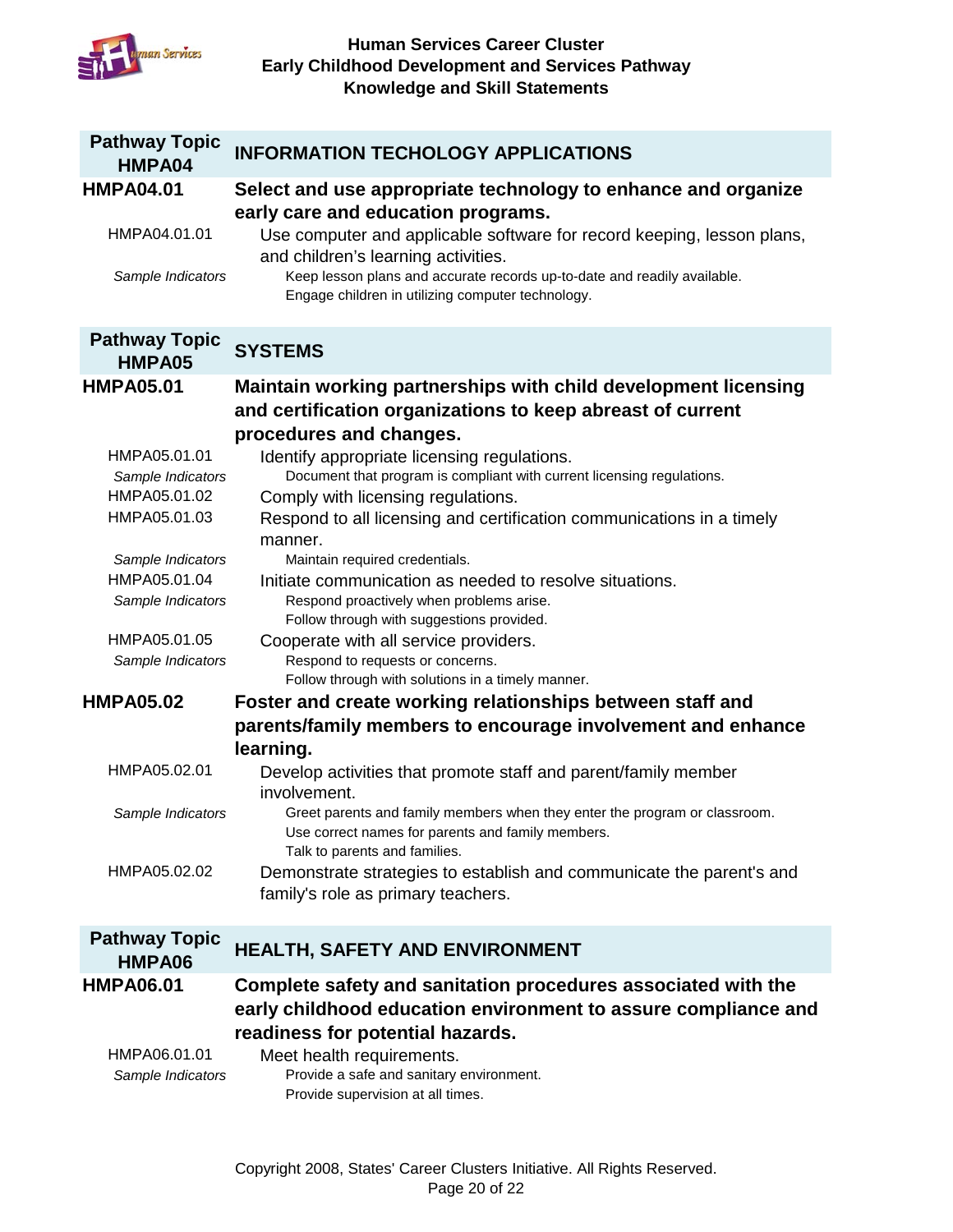

| HMPA06.01.02 | Provide and maintain safety indoors and outdoors. |
|--------------|---------------------------------------------------|
| HMPA06.01.03 | Respond to emergency situations appropriately.    |

| <b>Pathway Topic</b><br>HMPA07 | <b>LEADERSHIP AND TEAMWORK</b>                                                                                               |
|--------------------------------|------------------------------------------------------------------------------------------------------------------------------|
| <b>HMPA07.01</b>               | Create an inviting and encouraging atmosphere to encourage                                                                   |
|                                | parent and family participation.                                                                                             |
| HMPA07.01.01                   | Present opportunities to enhance parent's and family's roles as primary<br>teachers.                                         |
| Sample Indicators              | Write and phone parents/family regularly to inform them about child's progress and<br>activities.                            |
|                                | Request parents' suggestions for curriculum development.                                                                     |
|                                | Schedule appointments at parents' requests or on own initiative to discuss child's<br>development.                           |
|                                | Provide parents with developmental information about their child and typically<br>developing children of their child's age.  |
|                                |                                                                                                                              |
| <b>Pathway Topic</b>           |                                                                                                                              |
| HMPA08                         | <b>ETHICS AND LEGAL RESPONSIBILITIES</b>                                                                                     |
| <b>HMPA08.01</b>               | Describe and adhere to ethical and legal responsibilities, laws and                                                          |
|                                | regulations to protect children and families.                                                                                |
| HMPA08.01.01                   | Comply with early childhood education laws and regulations.                                                                  |
| Sample Indicators              | Follow through with reporting cases of child abuse.                                                                          |
|                                | Maintain confidentiality when handling any information concerning children, parents or<br>other staff members.               |
| HMPA08.01.02                   | Demonstrate respect for diversity in the early childhood environment.                                                        |
| Sample Indicators              | Treat children, parents and other staff with respect at all times.                                                           |
| HMPA08.01.03                   | Recognize and report abuse and neglect.                                                                                      |
| <b>Pathway Topic</b>           |                                                                                                                              |
| HMPA09                         | <b>EMPLOYABILITY AND CAREER DEVELOPMENT</b>                                                                                  |
|                                | No additional statements in the topic beyond those found in the Cluster and<br><b>Essential Knowledge and Skills Charts.</b> |
| <b>Pathway Topic</b><br>HMPA10 | <b>TECHNICAL SKILLS</b>                                                                                                      |
|                                |                                                                                                                              |

**HMPA10.01 Employ principles of child growth and development, including social, emotional, physical and cognitive milestones to provide comprehensive program offerings.**

| HMPA10.01.01      | Create developmentally appropriate activities and lesson plans to reflect |
|-------------------|---------------------------------------------------------------------------|
|                   | various interests and developmental levels.                               |
| Sample Indicators | Observe, assess, and document children's progress.                        |
| HMPA10.01.02      | Implement developmentally appropriate activities and lesson plans to      |
|                   | reflect various interests and developmental levels.                       |
| Sample Indicators | Observe, assess, and document children's progress.                        |
|                   |                                                                           |